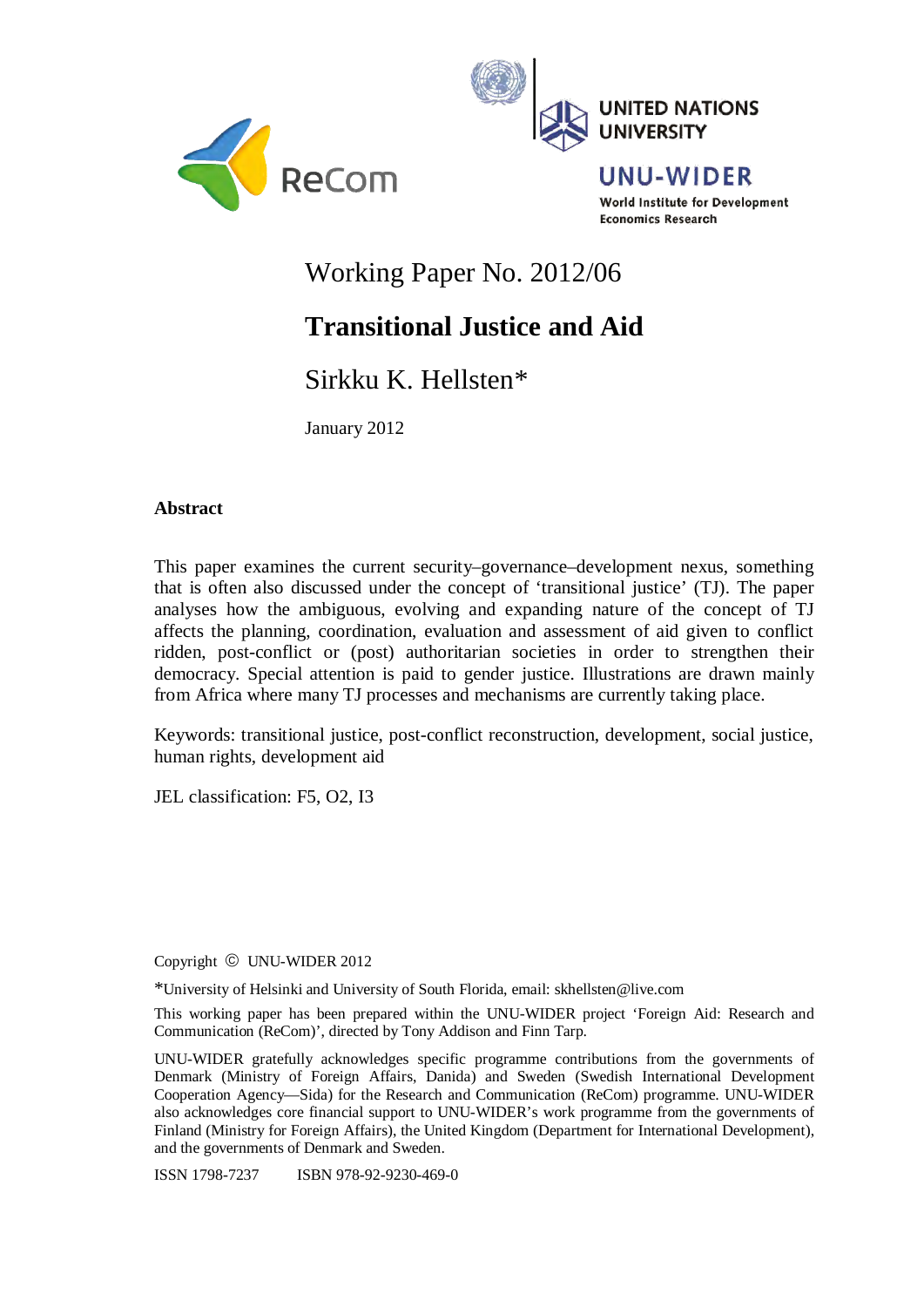## **Acronyms**

| <b>APRM</b> | African Peer Review Mechanism                 |
|-------------|-----------------------------------------------|
| <b>BRIC</b> | Brazil, Russia, India and China               |
| <b>DDR</b>  | disarmament, demobilization and reintegration |
| GGP         | gender and governance programme               |
| <b>GSBV</b> | gender and sexually based violence            |
| <b>ICC</b>  | International Criminal Court                  |
| <b>IDP</b>  | internally displaced person                   |
| <b>MDGs</b> | United Nationals Millennium Development Goals |
| <b>NAP</b>  | national action plans                         |
| <b>PSR</b>  | public service reform                         |
| <b>TFG</b>  | transitional federal government               |
| <b>TFV</b>  | The Trust Fund for Victims                    |
| <b>TRCs</b> | Truth and Reconciliation Commission           |
| <b>UN</b>   | <b>United Nations</b>                         |

*The World Institute for Development Economics Research (WIDER) was established by the United Nations University (UNU) as its first research and training centre and started work in Helsinki, Finland in 1985. The Institute undertakes applied research and policy analysis on structural changes affecting the developing and transitional economies, provides a forum for the advocacy of policies leading to robust, equitable and environmentally sustainable growth, and promotes capacity strengthening and training in the field of economic and social policy making. Work is carried out by staff researchers and visiting scholars in Helsinki and through networks of collaborating scholars and institutions around the world. www.wider.unu.edu publications@wider.unu.edu* 

UNU World Institute for Development Economics Research (UNU-WIDER) Katajanokanlaituri 6 B, 00160 Helsinki, Finland

Typescript prepared by LiisaRoponen at UNU-WIDER

The views expressed in this publication are those of the author(s). Publication does not imply endorsement by the Institute or the United Nations University, nor by the programme/project sponsors, of any of the views expressed.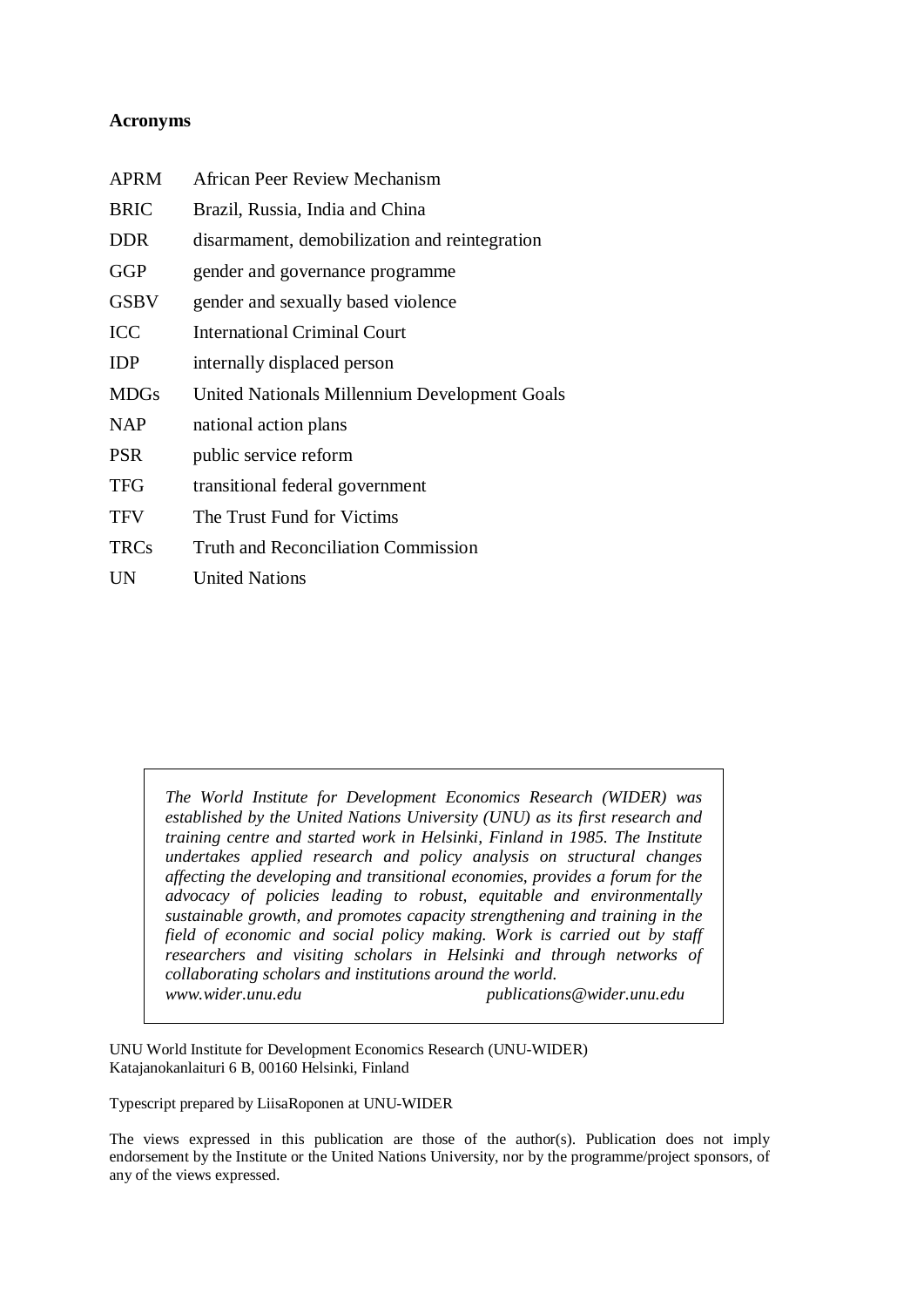## **1 Introduction**

1

This paper examines the current security–governance–development nexus, something that is often also discussed under the concept of 'transitional justice' (TJ). It analyses how the evolving and expanding nature of the concept of transitional justice, and its normative dimensions, affect the planning, coordination, evaluation and assessmentof aid given to conflict ridden, post-conflict or (post) authoritarian societies in order to strengthen their democracy. Special attention is paid to gender justice. Illustrations are drawn from Africa where many TJ processes and mechanisms are currently taking place.1

The main issues that this paper focuses on include the questions: how can aid to TJ be properly targeted when the concept itself and the related mechanisms are ambiguous? What is meant by 'transitional justice' in various contexts? Is TJ 'a special kind of justice' that is needed during certain periods of political and social change, and in that sense an end in itself with particular in-built values such as human dignity and equality? Or does transitional justice simply refer to the means that are used in order to reach other ends, such as democratic political change? If the concept of transitional justice is inherently normative and promotes a particular type of ideological and political change, that is, liberal democracy, can its processes and mechanisms be globally accepted and adopted, or will TJ remain a politically charged term tied up with the western interests?

These questions are central in order better to plan why a certain type of external support (such as humanitarian assistance, military assistance or development aid) may or may not work during diverse transitional moments in different societies.These questions also help us find more effective ways to evaluate the impact of TJ mechanisms. This paper does not directly try to assess TJ mechanisms as such.2 Instead it studies the underlying conceptual and theoretical issues related to transitional justice and development aid.The main arguments taken forward in this research are the following: (i) the scope of the concept of 'transitional justice' has become too wide and ambiguous leaving it open to political critique and rhetorical use; (ii) this conceptual vagueness makes assessment of the impact of the TJ tools difficult and prevents planning for realistic and effective assistance to transitional societies; (iii) while human security, human rights, development and good governance are clearly interlinked, it remains essential to distinguish between interim, relatively short-term aid for transitional mechanisms, and for longer-term reform support that enforces national ownership and helps transitional societies to find their own path of political and economic development towards democracy and social justice. In order to encourage sustainability, the international

<sup>1</sup> As the topic of transitional justice is very wide and extensive, it is necessary to limit the scope of this research to the main conceptual and practical problems in implementation of transitional justice processes and mechanisms. I also want to emphasize that the external aid discussed in this paper refers almost extensively to the Western development cooperation and other forms of assistance. Financial, political and military assistance coming from other sources (for example China, the Arab countries and/or through regional arrangements such as the African Union) may have very different goals and interests. There would be need for a study that focuses on the potentially conflicting impacts between the Western and the other sources of aid (particularly China). Thus, this research only scratches the surface related to the issues of transitional justice and aid and attempt to map the main areas for further study.

<sup>2</sup> For comprehensive studies on these see, for example,Thoms, Ron, and Paris (2008, 2010).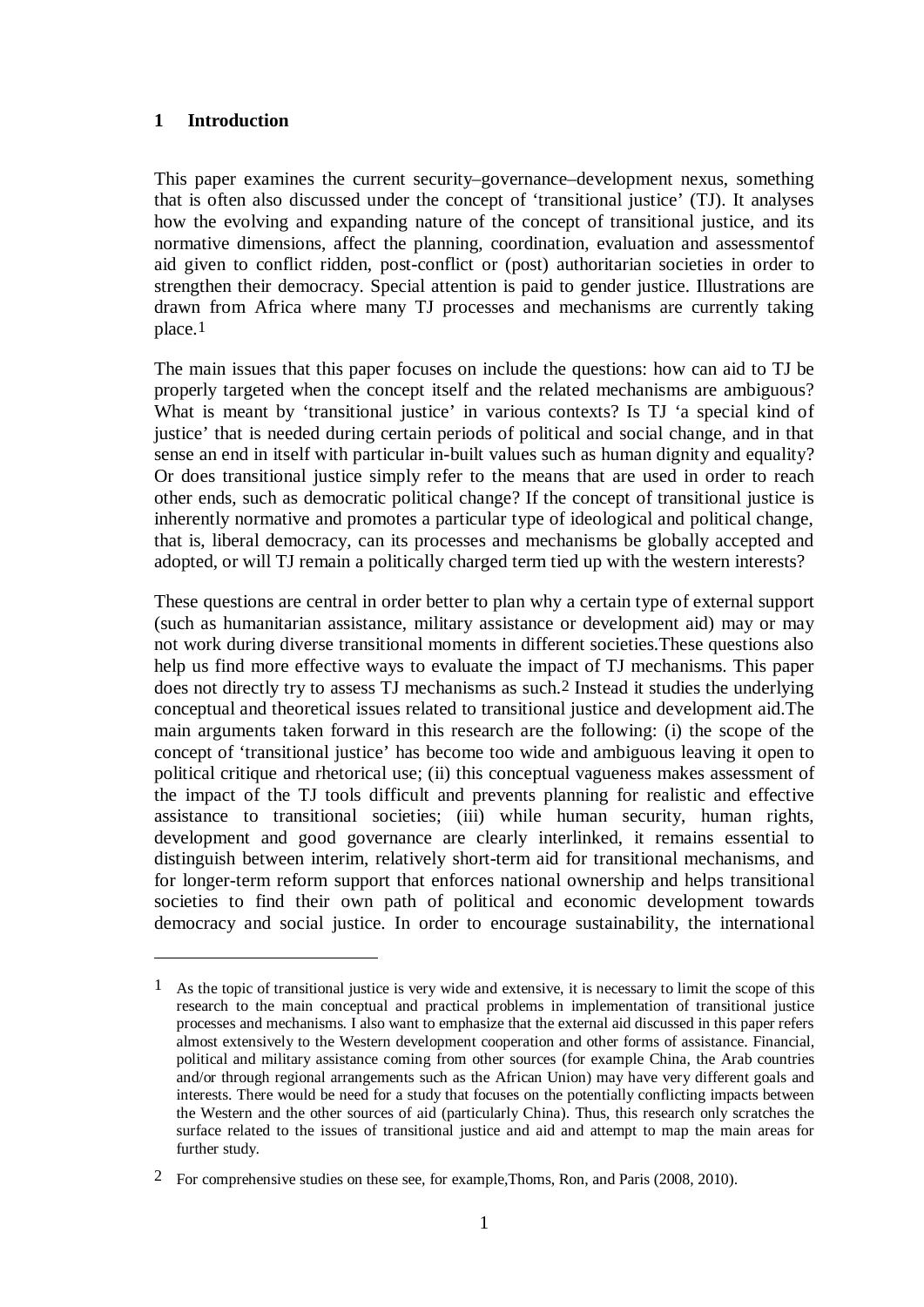community also needs to better define its 'entrance and exit strategies' in relation to transitional justice interventions; (iv) finally, despite growing awareness of the prevalent gender injustice, TJ mechanisms still fail to tackle effectively long-term structural gender inequalities. Gender justice has to be better mainstreamed and fully integrated into all parts of aid for all TJ processes as well as other wider reform programmes or the value of the intervention is seriously undermined.

## **2 Support to transitional justice and its evaluation: emerging issues**

During the past decades 'transitional justice' has become a popular term within conflict resolution, peacebuilding, post-conflict reconstruction and wider development cooperation. It appears to provide a new international development policy framework that ties together the different elements of human security and human development with those of democratic governance. Particularly during recent years vast funding has been channelled into TJ processes and mechanisms. Around 1.5 billion people live in areas affected by fragility, conflict, or large-scale criminal violence while no low-income, conflict affected country or fragile state has yet achieved a single United Nations Millennium Development Goals (MDG, World Bank 2011: 1–2)

However, it is almost impossible to know the exact amount used to support 'TJ' with this assistance interlinked with other peacebuilding and conflict management programmes. Much funding is channelled through the wider support to multilateral channels and international institutions such as the United Nations (UN) and the International Criminal Court (ICC) while a large component of TJ support goes either in parallel with, or through, wider development programmes under the development– security–governance nexus in which the strengthening of legitimate institutions and improving governance are the new core goals in development cooperation. Or maybe more accurately, these can be seen as an intermediate means in global attempts to alleviate absolute poverty and to narrow the gap between the rich and the poor. If military support and humanitarian aid is also included, the volumes would be extremely high<sup>3</sup> (see, for example, World Bank 2011; UN 2004; Commission of the European Communities 2006; Council of the European Union 2006; IRG 2004).

Despite the high volume of assistance to support transitional justice, there are still relatively few empirical studies and firm evidence about the impact of TJ mechanisms on societies that have undergone radical political transformation and/or recovered from war, conflict and authoritarian regimes. There are some theoretical analyses and empirical studies on the appropriateness and/or funding of certain mechanisms in particular countries.4 However, comprehensive multi-country studies on the impact of different mechanisms (including special courts and tribunals, truth commissions, victims' reparations, security sector reform, traditional mechanisms) are still

<sup>3</sup> This article leaves out the detailed study of military and humanitarian aid, as in general they are seen to be outside the formal TJ mechanisms.

<sup>4</sup> See, for example, Olsen, Payne, and Reiter (2010), Samset, Peterson and Wang (2007), Thoms, Ron and Paris (2008, 2010).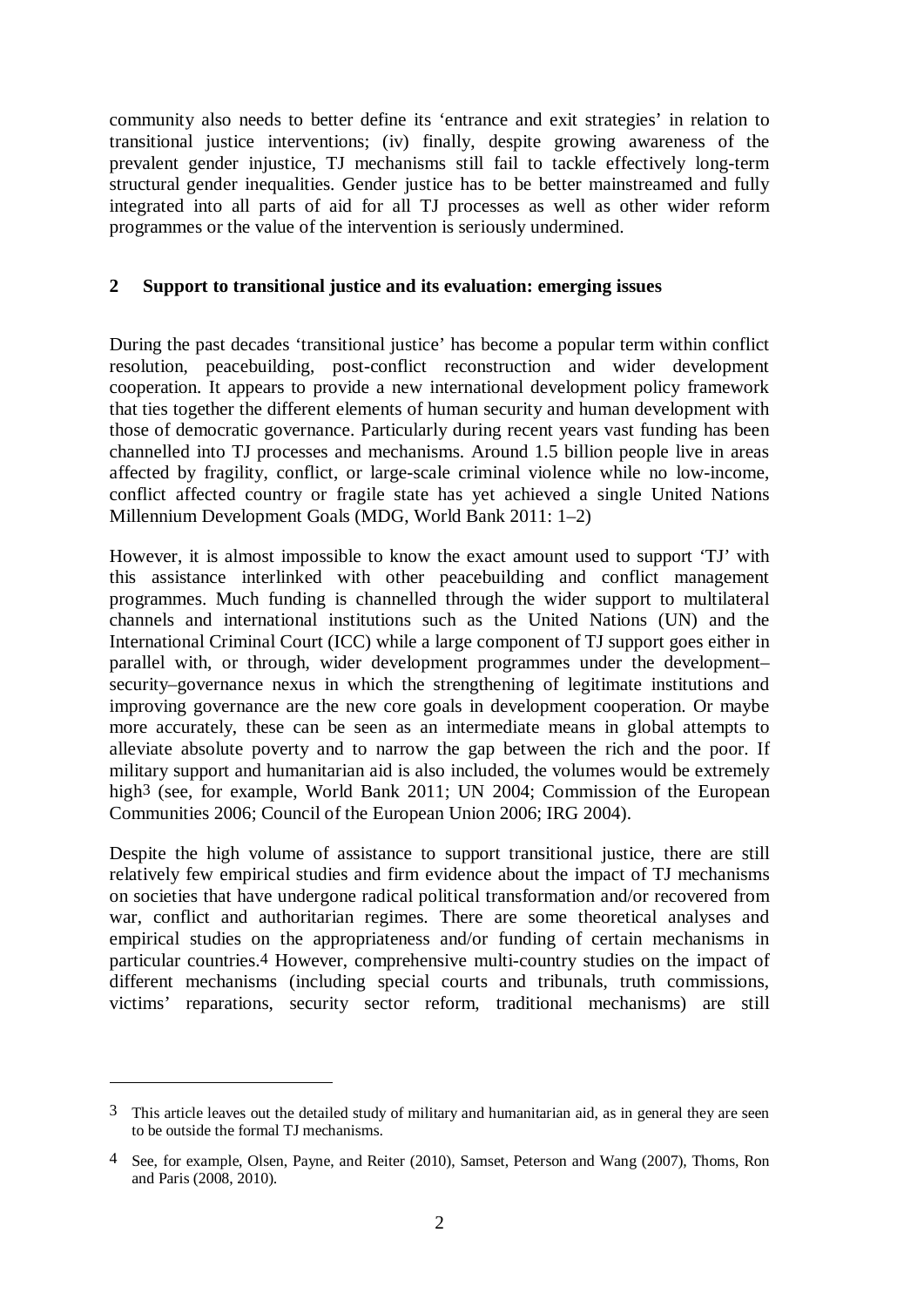lacking.5and the overall and long-term impact of the various transitional justice tools is still not widely understood.Instead, the existing studies confirm that the impact can be very different to the expected one, and is not always positive.6 Measuring impact has been difficult in the absence of an 'ideal' against which measurement should be done. While the concept of TJ is inherently normative, it still evades providing its 'ideal state of affairs' against which the tools, their relevance and impact, can be assessed. Partly due to this conceptual reticence the processes and mechanisms used to support 'TJ' are rapidly increasing.7 As 'TJ' support is also a fairly recent phenomenon in development cooperation, there has not been enough time to learn about the long-term impacts of its different mechanisms. Despite, or maybe because of, the conceptual ambiguity and the lack of sufficient impact assessment, the use of, and scope of the support to, 'TJ' has expanded (see Thoms, Ron and Paris 2008).

## **3 The multifaceted nature of transitional justice and its place in global ethics and international relations**

TJ is a multifaceted and often paradoxical concept.It embraces a multiplicity of elements from various justice frameworks without committing itself to any one particular approach. In general the concept is more functional and action-oriented than directly value based.

First, the term refers to two distinct and complex concepts: *transition* and *justice*. The normative relationship between these two remains unclear. While the concept of 'transitional justice' is not directly derived from any normative theoretical framework for justice, it has inherent values that are most at home within the liberal social contract approach, particularly in relation to the transition that is expected to be achieved. Because the concept and practice of 'transitional justice' historically goes hand in hand with the human rights approach, there is now a vague international consent that transitional justice *reacts* to gross human rights violations and promotes democratic change. In that sense, 'transitional justice' is an ethical concept with moral values of human dignity. However, similarly as the term 'human rights', TJ in practice often has political dimensions. Ethical values can easily be set aside when other interests of international politics take over.8 TJ justice also has a multidimensional approach to the

1

<sup>5</sup> The most studied countries in relation to different TJ mechanisms appear to be Sierra Leone, Rwanda and Guatemala, as well as South Africa particularly on the effects of Truth Commission. In Rwanda the funding of transitional mechanisms and the timing of this funding has been studied extensively, as well as the different mechanisms used. Particularly the use of traditional Gacaca–courts has been of wide academic and practical interest. See Dancy (2010: 355–76; Elworthy (2004); De Greiff (1996: 92–111); Rotberg and Thompson (2000), Samset, Peterson and Wang (2007).

<sup>6</sup> See Duggan (2010); Kaminski, Nalepa and O'Neill (2006); Pham and Vinck(2007);Samset, Peterson and Wang (2007), and Thoms, Ron and Paris (2008).

<sup>7</sup> Some development analysts are even talking about TJ industry that is growing around 'transitional justice' research and practice. See Andrieu (2010); see also Graybill and Lanegran (2004) and Shapiro  $(2005)$ .

<sup>8</sup> The questions arise why does the international community get involved very rapidly and decidedly in some conflicts and bring in the transitional justice mechanisms and their support without delay—and stay away from others. The recent Arab world uprisings and revolutions have received very different reactions in Libya, Egypt, Yemen, or Syria. In Rwanda the 1994 genocide had already taken place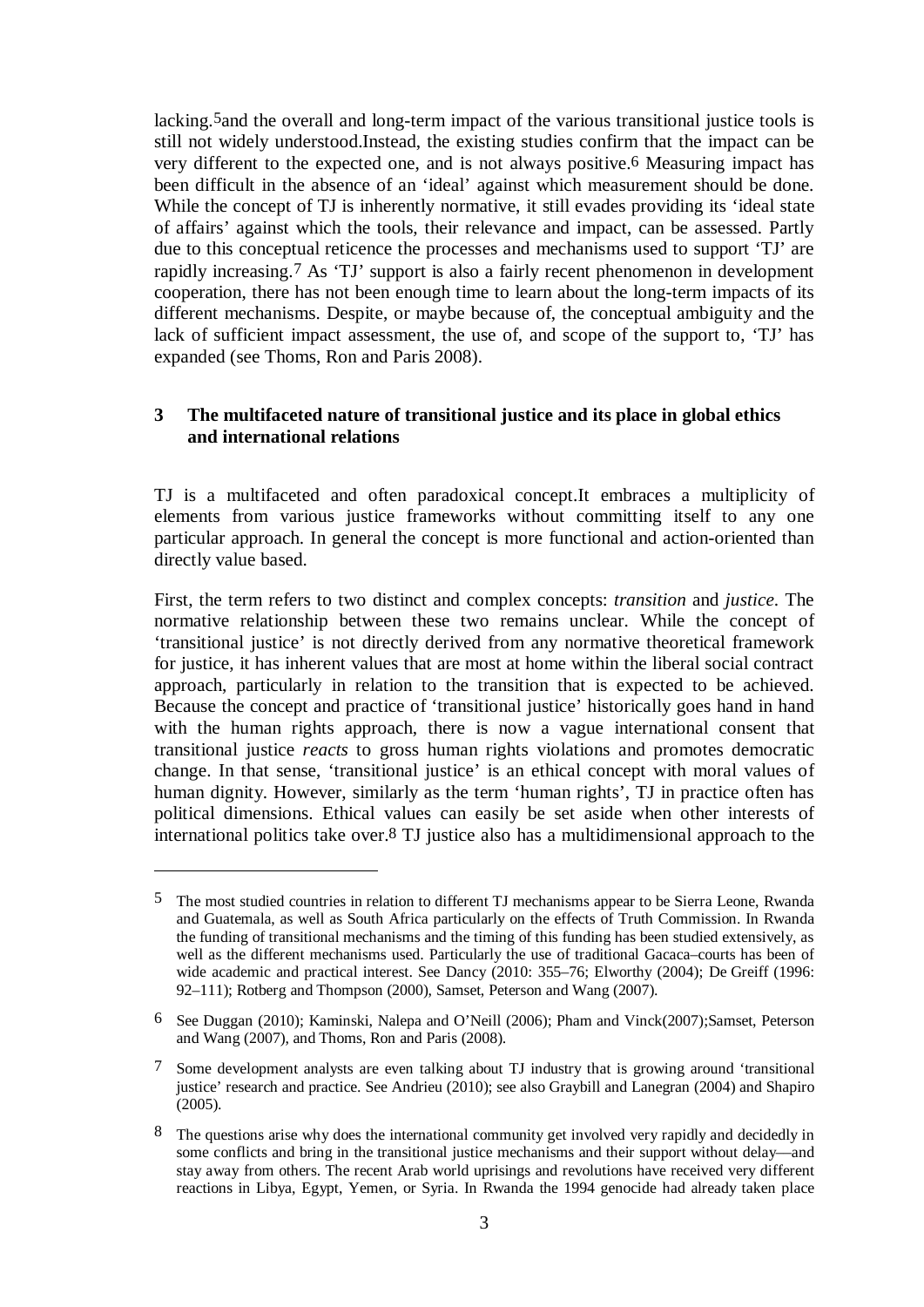concept of justice in general. When we take a look at the key transitional justice mechanisms such as truth commissions, trials and tribunals, reparations and apologies as well as amnesties, transitional justice clearly has *backward and forward looking dimensions* that relate, for their part, to the theoretical frameworks of retributive/corrective justice, restorative justice and distributive/social justice, all at once. This further complicates the impact evaluation.

Second, while the term 'transitional justice' has only relatively recently been brought to wider international discussions on development and development cooperation, the terms 'transitional justice' and 'development' have always been conceptually close. Both refer to a change from one stage to another. This change has inherently normative nature as it is seen as a move from a worse to a better state of affairs; from an authoritarian regime towards democracy; from human rights violations to the rule of law; from poverty and marginalization to social justice and political participation. International intervention is justified as it improves human security, quality of life, and takes forward the democratic development of the target society.9More and more clearly wider development cooperation policies and aid given to transitional justice processes, aim to take 'democratic change' and 'human rights promotion' forward. This model of development is directly drawn from the liberal democratic experience as it calls not only for respect for universal, individual human rights and inclusive political participation but also for strengthening the institutions that support a free market economy.The international legitimacy it has is then the same as that of human rights, and similarly––despite its claimed universalistic nature––has not gained global acceptance and support.(On the relation between development and transitional justice, see more detail in Dower 1999 and Van Gennip 2005).

Third, the multidisciplinary nature of 'transitional justice' looks at questions of justice from the point of view of domestic and international law, social ethics, political change, philosophical analysis, historical context, empirical experiences, and cultural environment. Different disciplines come up with different suggestions for assessment and evaluation that sometimes may appear incompatible or even contradictory. More interdisciplinary research would be called for: how can we, for example, include analytical theories of change and normative values and goals in programme assessment and evaluation? On the one hand, we do not know what we should evaluate before we have a common understanding of the desired direction of transition; on the other hand, if we do not clearly define what kind of change we are looking for (institutional, structural, or changing of individuals and their relationships) it is difficult to define the overall values.This, in turn, affects the empirical evidence needed to be collected depending, for instance, if we are looking at changes in policies and procedures, individual and intergroup relations, power structures, social systems, attitudes, knowledge or skills. Personal healing in a reconciliation process may need psychological approach to 'change', while reconstruction and related changes in the

before the international community seriously intervened. Afterwards, however, it has brought in vast support for transitional justice mechanisms. In Kenya after the 2007 election, the international interference was almost immediate while in Sudan reactions were slower again. What other geopolitical or economic interests lay behind bringing in the TJ mechanisms?

<sup>9</sup> See, for example,Andrieu(2010); Crocker (1999);De Greiff and Duthie (2009); Elster(2004); Mani (2005a, 2005b); Miller(2008: 266-70);Teitel (2003); Walker(2006b: 12).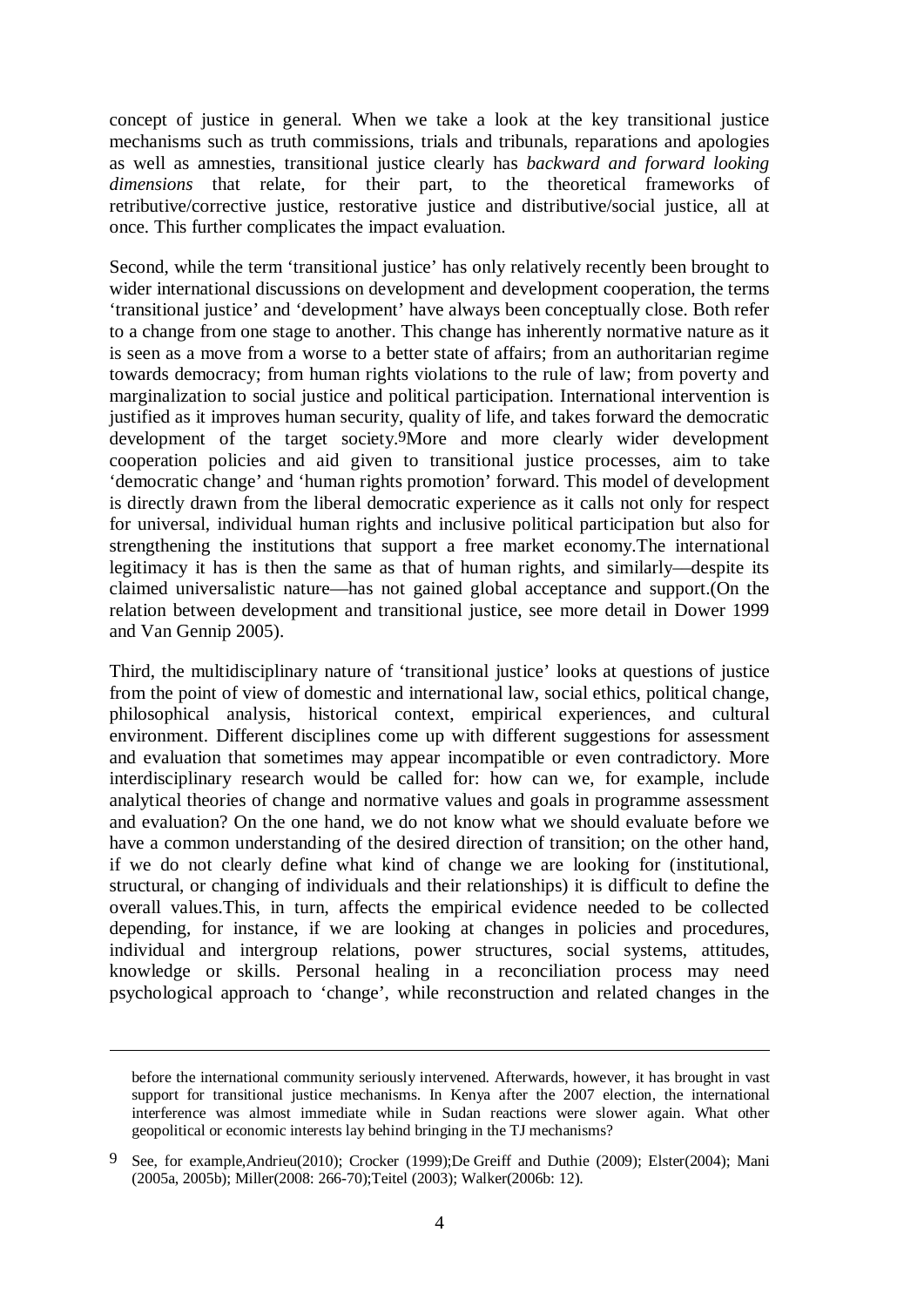political system and power relations call for studies in political theory, wider social sciences and history (see Andrieu 2010; Shapiro 2005).

Fourth, and related to the previously mentioned issues, 'transitional justice' currently falls uneasily between a 'global justice framework' that focuses on (autonomous) individuals' rights and duties across borders, and the practice of 'international justice' that deals more directly with the relations between sovereign states. Originally the concept of transitional justice was tied to the legal framework of international law and international criminal justice through human rights violations and crimes against humanity.10 After the Second World War and the Nuremberg and Tokyo military tribunals (1945-48), the Universal Declaration of Human Rights (1948) was agreed and various international human rights institutions and instruments to take TJ forward were established(see Elster 2004; Teitel 2003; Miller 2008). Thus, TJ should be seen as a part of the wider transnational human rights approach. The concept of transitional justice brought in new elements to the interpretation of international law through expanding the application of international law from *states* to *individuals*. Despite its supposedly complementary nature, TJ gives priority to international law over domestic law. While the International Criminal Court (ICC) established by the Rome Statute (in force 2002) is described as the court of the last resource to be used when national justice systems fail, in reality it has become the transnational source of justice that overrides domestic courts. In this *criminal justice* sense TJ can currently be seen to undermine the doctrine of state sovereignty that had largely guided international relations since the 1648 Treaty of Westphalia (Hinton 2010: 3;Koskenniemi 2005). While not every state has signed, ratified and/or domesticated all the treaties and agreements related to international law and transitional justice, the international community (of those who have done so) can still take action against these 'outlaw' states and against individual members of their regimes when international human rights standards are violated or crimes against humanity are committed.

This very situation was well-described and theoretically justified decades later in John Rawls' *The Law of Peoples* (1999) which expanded the social contract framework of modern political liberalism presented in *Theory of Justice* (1971) and *Political Liberalism* (1993) from an internal arrangement of individual states to international relations. For Rawls, the representatives of reasonable and decent people (as the head of states) would be expected to agree on the key universal principles of international justice. These principles would entail national sovereignty, agreement with international treaties, non-intervention and human rights. Those who did not agree with these commonly agreed principles can be excluded as indecent people, outlaw states, or societies burdened by unfavourable conditions, and reluctant absolutism. Simultaneously these states/people have earned less sovereignty (here paralleled to moral autonomy) and thus, the rest of the (decent members of the) international community are justified to interfere in their affair. As the 'difference principle in national political justice', Rawls' 'principle of transition' allows for external interventions and assistance to these burdened societies in becoming full members of the wider international society of decent people. Similarly the mechanisms under

<u>.</u>

<sup>10</sup> While the concept of transitional justice can be traced even further back, it is better understood when applied to international post-Second World War period after 1945 and the world's response to the Nazi regime's crimes against humanity and severe violations of human rights. Since that time transitional justice has gone hand in hand with the wider human rights movement.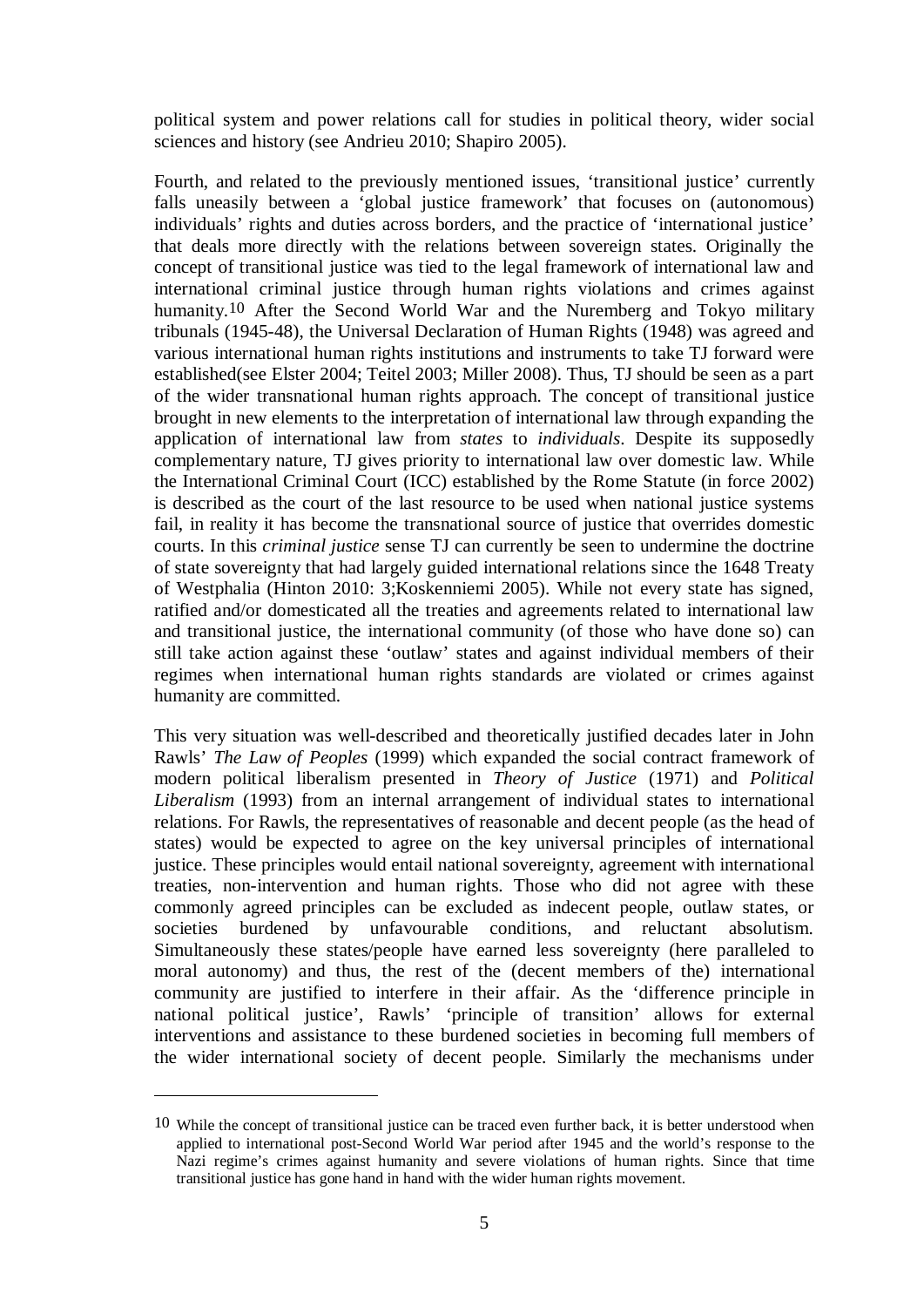transitional justice tend to be based on social contract reasoning for the state legitimacy in a transition from 'a state of nature'/'violent anarchy' towards well-ordered society and political order. The transitions should lead to respect for citizens' rights and open political participation. Even if the structure of Rawls' theory is abstract and its social contract settings hypothetical, it is directly relevant to political reality. On the one hand, it provides the core moral principles of justice that should be universally acceptable to all people. On the other hand, it simultaneously sets the prerequisite conditions for those 'moral agents' for accepting these principles. Thus, it cleverly justifies interference to the affairs of those who do not meet these conditions. In other words, in a sense it is simultaneously both a prescriptive and descriptive account of the ideals and practice of a liberal approach to political justice(see Rawls 1971, 1999).

Important to note is that while the social contract framework of political liberalism can give moral justification for the goals of transitional justice, that is, the legitimacy of the political institutions and the transition from 'the state of nature' to a 'well-ordered' society, it can as easily undermine these core ethical ideals when applied to political practice. Because the social contract framework focuses on the moral autonomy and rationality of the agents of political change that are allowed to the negotiation table, it tends to be a top-down structure between those in power, despite its own calls for individual freedom, equality and impartiality. In other words, in practice the contracts are negotiated between the leaders, both at domestic as well as at international levels.11 Thus, when the *transitional justice* arrangements and their support are discussed in the international forums, it is not always clear what the aim is: to build trust between the citizens and the legitimate leaders of the transitional/post-conflict society, or merely to build trust between the various members of international community. This top-down structure of social contract reasoning has led to the formation of various types of 'transitional governments' or 'coalition governments' which do *not* necessarily enjoy the trust of the people in conflict, post-conflict or fragile states. Thus, they are usually not functional in the longer run. However, they provide at least 'formally acceptable' partners to the international community and maintain structures through which the funds to support TJ and other aid can be channelled.

In Kenya and Zimbabwe in 2008, for example, the coalition government arrangements suited the international community and provided continuity of a government with whom TJ support could be arranged. In reality, in neither country have these 'inclusive' governments proven to be fully committed or able, to take forward serious democratic change towards social justice, equality and respect for individuals' rights. In Somalia the transitional federal government (TFG) is by its very definition a transitional political arrangement that has not been able to gain public trust or take peacebuilding, political and social reform forward. Instead, it has fallen apart several times due to its internal disputes. In Afghanistan the international recognition of the legitimacy of the most

<sup>11</sup> The element of *political transition* is the core of the social contact framework. Social contract is needed in order to democratically move from the (usually seen as disorderly, chaotic and violent) state of nature to harmonious and well-ordered society in which 'rational and autonomous individuals govern themselves' through political representation. Social contract theory formed a central pillar in the historically important notion that legitimate state authority must be derived from the consent of the governed. The social contract method promises to promote democracy, respect for individual rights and freedoms, to enhance tolerance and mutual participation. It is based on universal values of impartiality, reciprocity and inclusiveness. However, it is a hypothetical agreement by the governed on a set of rules by which they are governed, not practical reality (Hellsten 2009a: 83–4).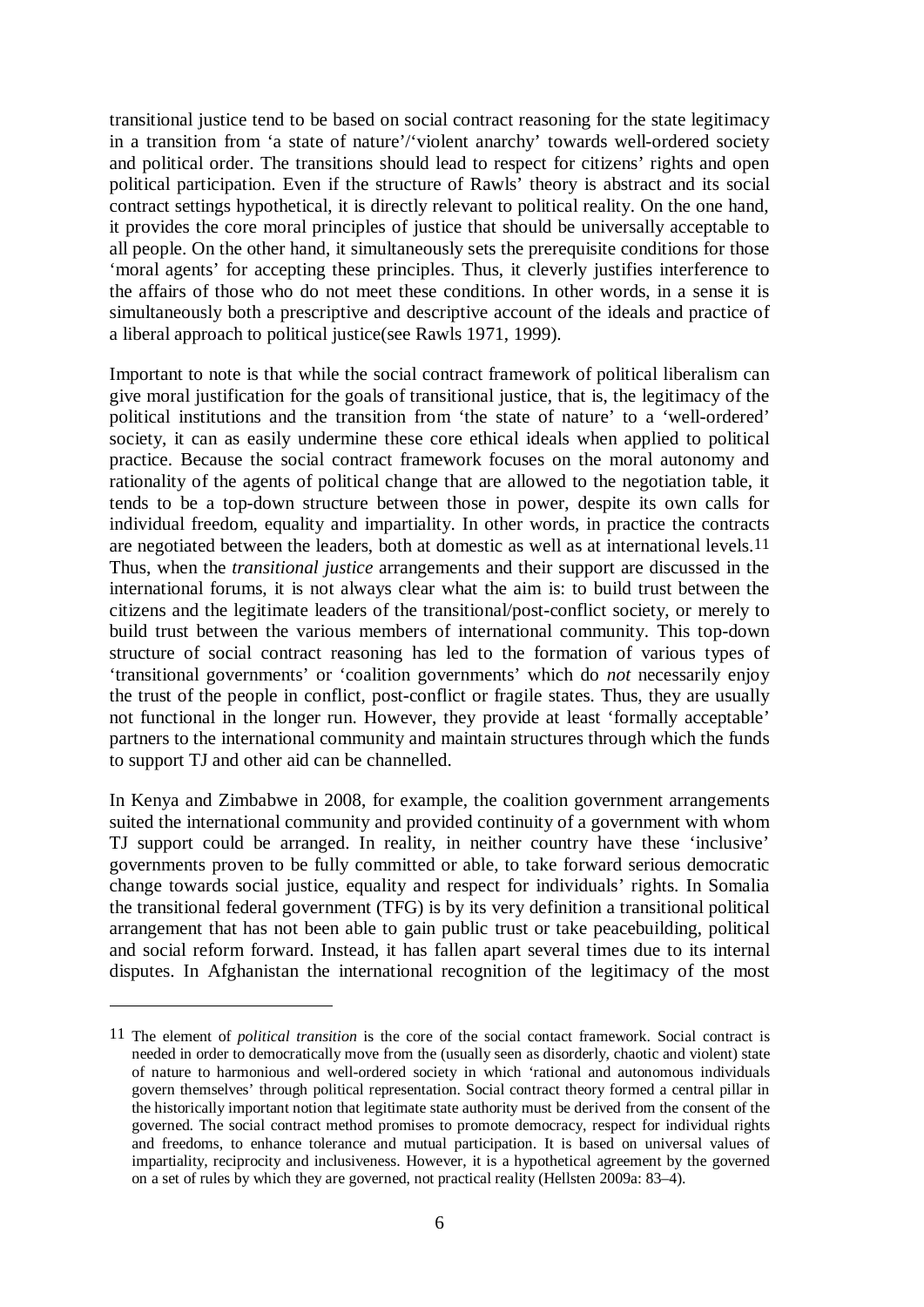recent presidential elections in 2009 and the leadership of President Hamid Karzai has not significantly helped to bring either political *transition* or *justice* to the country. Similar cases can be found in various parts of the world. Despite its core values of freedom and equality, transitional justice arrangements can easily be used to support the wider political and economic interests of the international community tied together with the narrow self-interest of the local political elites.

While post-conflict states with bad and poor governance are easily 'captured' by the interests of the political and business elites, the international community can, for its part, easily become a hostage of a dysfunctional and corrupt government that it has helped to form during peacebuilding or post-conflict reconstruction. Even if the new regimes may not be (always and fully) committed to democratic reforms, they are still the only formal partners that the donor community can cooperate with in taking 'transitional justice' forward. Only states where national systems have clearly failed can be by-passed. While civil society is usually an important partner in TJ, it can only perform a limited scope of work in building national unity or strengthening the state institutions. Whoever the partners are, the impact of external interference is always twofold. While it may be impossible for biased governments and self-interested political elites to deal with past injustices in which at least some of them have been involved in, relying on external solutions may delay even further the (re)building of public trust. When transitional justice mechanisms, and particularly those of criminal justice, are introduced in a post-conflict/transitional country, strengthening the local justice system and courts may become of secondary interest and importance. On the other hand, the international criminal trials (such as those by the ICC, or other related interim hybrid arrangements like the international criminal tribunals for Rwanda and former Yugoslavia and the special court for Sierra Leone) are drawn-out processes. The local perpetrators may hope that they will never have to be accountable and take their chances with international arrangements. Simultaneously this can detract attention from national legislation and urgently needed justice sector reforms.12

If the TJ mechanisms succeed in taking the cases forward, the perpetrators can always accuse it of favouringwestern interests. The vagueness of the TJ concept as well as the *ad hoc* nature of the support of its mechanisms leaves room for this criticism. Various African states have taken this root; recent examples are Kenya and Sudan.

It is indeed difficult to convince the global community that transitional justice is politically and culturally impartial, as the concept itself has always been tied with political liberalization following the western model. In the first comprehensive theoretical account on transitional justice, RutiTeitel (2000: 5) emphasized that transitional justice aims to ensure democracy, constitutionalism and realization of the rule of law.Teitel focused on the *legal responses and processes needed in political* 

1

<sup>12</sup> Kenya, for example, was first openly calling for international assistance and even the ICC investigations after its 2007 election violence. Once the key suspects from all sides of the political elites, however, realized that the ICC process was going forward with relatively swift speed, they turned their views around and were aggressively critical of the external interference. In the meantime, no cases related to the post-election violations have been taken forward in the local courts. A comprehensive reform of the justice system is gradually taken forward with the implementation of the new constitution agreed on in 2010. However, the comprehensive donor support towards these local reforms has now fragmented and been split between the external mechanisms support and the reform of the national institutions.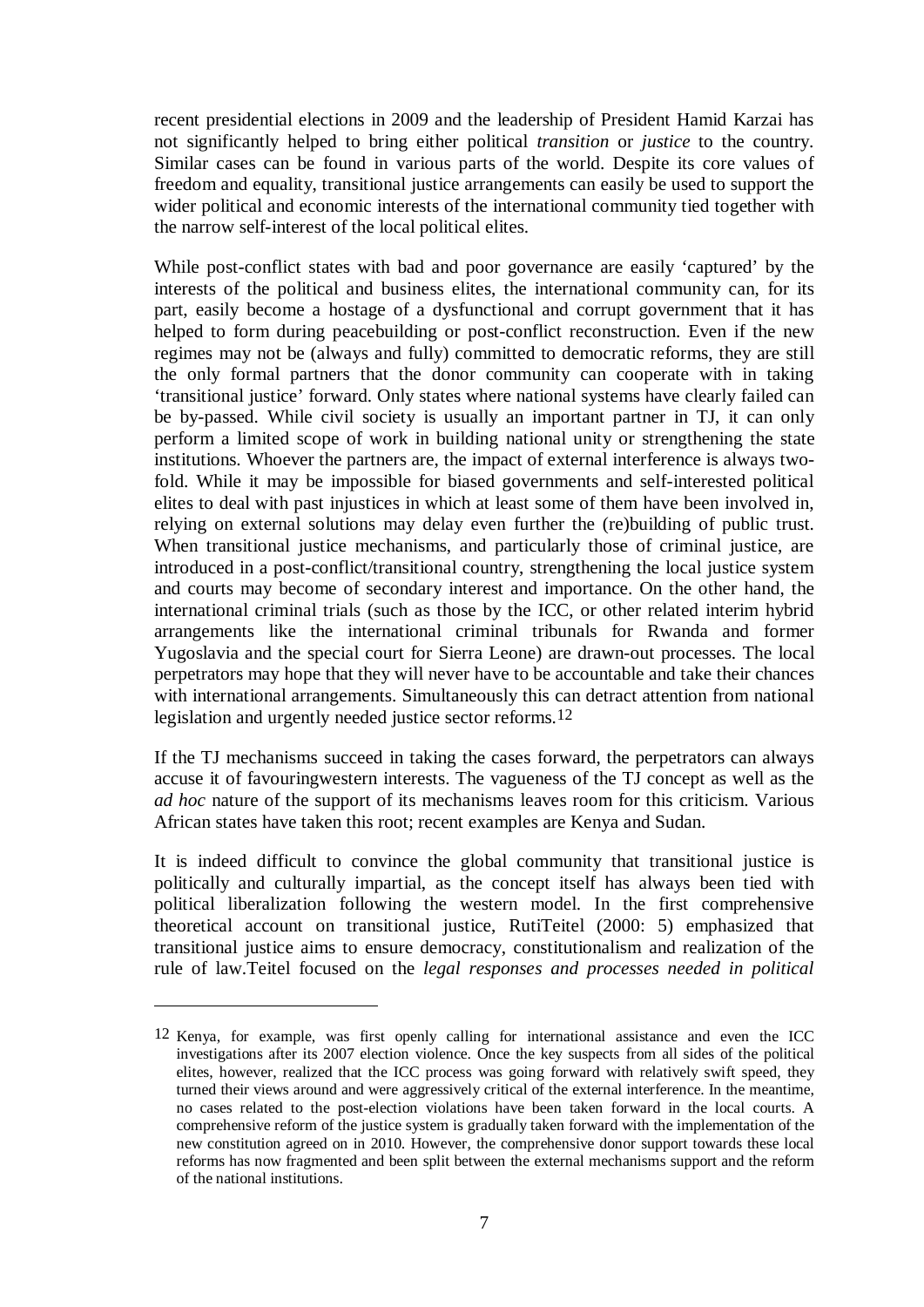*transitions* from illiberal rule towards liberalization and democratic rule. Interestingly, rather than trying to find any universalistic theoretical justification, according to Teitel this normative direction was inductively derived from historical evidence collected from Latin America, East Europe and the Soviet Union, as well as some African states, which had overthrown military dictatorships and totalitarian regimes to move to a multiparty democracy(see Teitel 2000: 3–6). At this point TJ was defined in functional terms as a concept of justice that is *intervening* in a *period of political change*, characterized by a juridical answer to the wrongs of past repressive regimes. However, the forward looking perspective was also brought in when it was recognized that a wider legal framework was needed in order not to relapse into autocracy or other type of power grapping by the political elites (Teitel 2000: 5;Teitel 2003: 69, see also Koskenniemi 2005).

Originally TJ clearly focused on criminal justice and legal procedures against impunity. However, after the cold war and the collapse of socialist states, issues of TJ have been more directly associated with a wave of democratic transitions and the liberalization of politics and economy in the historical context that Huntington (1991) called 'the third wave'13 (see also Collier 2011: xvi).The international community, and particularly the western block,now needed to consider more comprehensive TJ measures that did not deal only with 'the evil past', but also provided means to enhance constitutionalism and more impartial socioeconomic distribution policies and mechanisms for future stability. It also become that evident that merely changing institutional structures does not necessarily bring about social justice or alleviate poverty but that the wider culture of bad governance and impunity also needs to be targeted.14,15

#### **4 Transitional justice, social justice and good governance**

<sup>13</sup> In general the third wave of democratization is seen to have started with Portugal's *coup d'état* in 1975. The first wave is seen to taken place 1820-1926 and to have its roots in the French and American Revolutions. The second wave started after the Second World War. Samuel Huntington (1991) sees reverse waves against democracy in between that build up for the next wave.

<sup>14</sup> See, for example, Teitel (2000: 3); Ghani and Lockhard (2008), UNDP (2011); UN Women (2011); World Bank (2011).

<sup>15</sup> In legal and political practice there is now also more focus on the victims, their narratives, preparations and compensation. The recognition of those who have suffered most in the conflict situations is important. However, there are many practical differences that raise further questions: How to decide who the main victims are when the whole nation is victimized by violence, oppression and disorder? Whom to compensate, how much and on what criteria? How to deal with the most vulnerable groups like women, children and minorities? Where to get the funds for truth commissions and compensation in the first place? The domestic resources during the reconstruction period tend to be used for other, 'more urgent' processes. International donors are usually willing to provide emergency assistance and humanitarian aid, for example, to internally or externally displaced persons, but to put more funds towards direct compensation of victims is not as popular, partly due to the above mentioned unsolved questions. The multilateral efforts through the ICC Trust Fund for Victims (TFV/ICC) have received relatively small amount of funding from the Roman Statute signatories and other donors since its establishment in 2002. According the TFV/ICC 2010 Annual Report (March) only 5.1 million Euros had been received altogether from Germany, Finland, Belgium, Denmark, France, Ireland, United Kingdom, Spain, Sweden, Switzerland, Norway. According to the 2011 Report, an addition of 1.7 million Euros was donated to the Trust Fund and presently only around 80,000 victims benefit from the Trust Fund's projects––most of whom are from Northern Uganda, Democratic Republic of Congo and Central African Republic. Other countries are complaining about being left aside, or not given the same priority. For details, see *The Trust Fund for Victims Progress Reports 2010 and 2011* at www.trustfundforvictims.org/.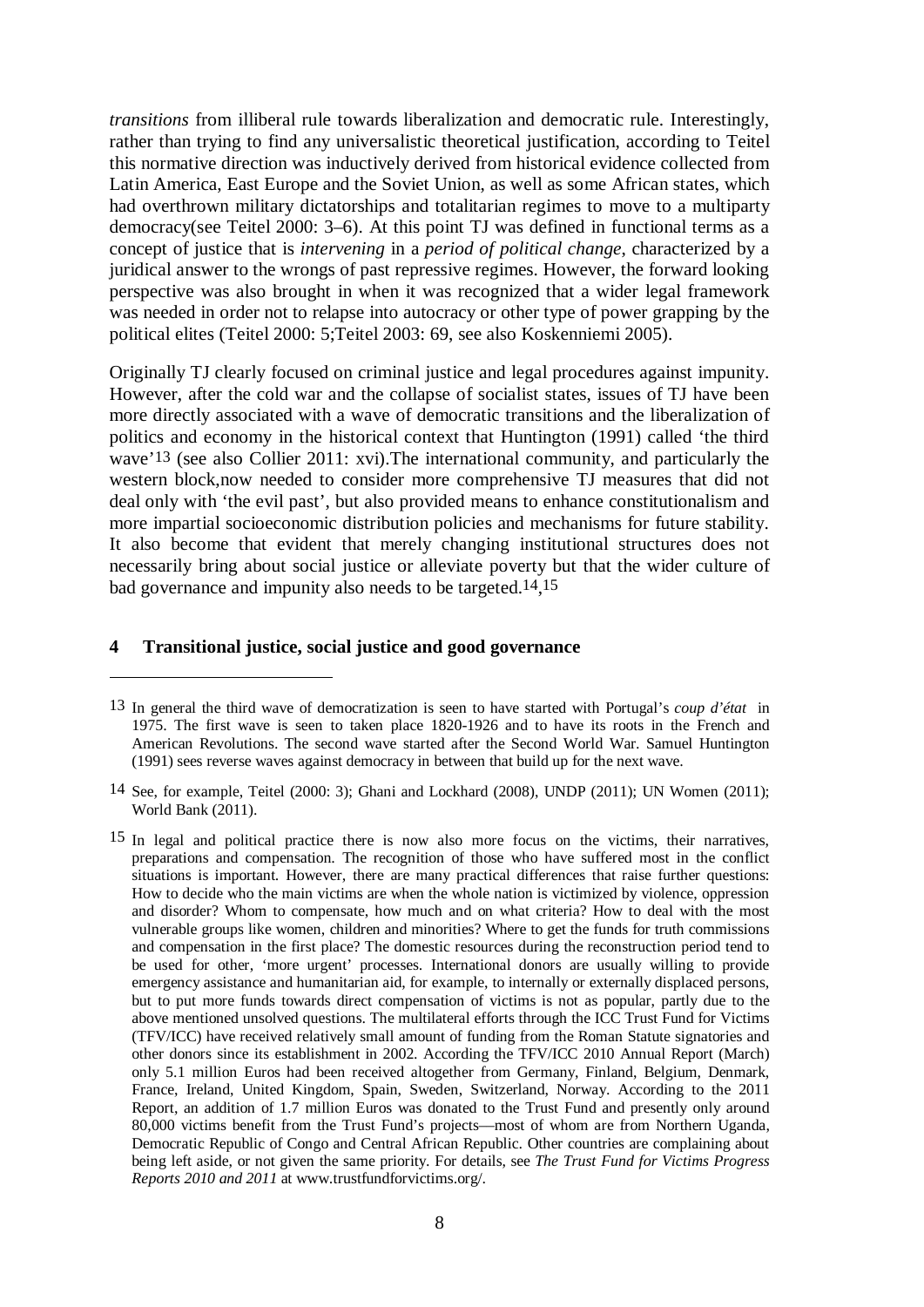The development community has learnt through trial and error that law and order do not guarantee democracy. Neither do democratic processes, such as multiparty elections, guarantee peace and human security. Above all, a market economy with the aim of economic growth does not necessarily bring about economic justice, reduce poverty and narrow the gap between the rich and the poor. Thus, peacebuilding and conflict resolution programmes have recently been brought closer to development assistance under the fairly recent requirement of 'good governance'. All this is now brought together also under the concept of TJ (Collier 2009; Collier 2011: xvi-xx, see also Hellsten 2009a, 2009b). The requirement of good governance is seen to set a new condition for development aid, as again it is seen to refer to the western conditions on governance, which may not be seen as a desired alternative in all transitional societies. Good governance in itself is an ambiguous term that leaves room for wider interpretations. Its set criteria are also not certain. The term in general is used as the opposite of bad, weak and poor governance, all of these being different matters. Poor and weak governance may entail corruption, and mismanagement or at least inefficient use of the state resources, but ideally it can be remedied by targeted aid to capacitybuilding, technical assistance, training, better legislation and resources. Bad governance, for its part, refers more directly to the lack of political will, dictatorship, impunity, and deliberate misuse of public resources and wide spread grand corruption. To move from bad governance, impunity and corruption to good governance needs much more than external support for institutional and structural changes. In most cases, changes in leadership are called for as the state is captured by bad leaders and political elites in their inner circle, as seems to be the case in the recent uprisings and *coup d'états* of the Arab spring.

For example, the 2011 Arab Spring revolutions in the Middle East and in Africa in Egypt, Libya, and Tunis were against 'bad governance' rather than any particular political ideology. New, alternative directions in political transitions will be a challenge to the TJ framework in development policy as sometimes changing the leader, whether through transitional mediations, *coup d'état* or democratic elections, may not end structural injustices if the wider governance culture is not changed. In Egypt demonstrations have continued after the change of power as the transitional military government has not delivered what the people hoped for. The work for ending socioeconomic inequalities, long-term injustices and biased and partial power structures––including gender inequality––has to go hand in hand with other transitional justice measures. However, even with good governance the final goals have to be tied to the core values of equality and social justice, from merely helping to set up the processes of democracy. For example in Libya, it is still very uncertain what direction the country will take in the end. Right after the demise of Gaddafi, it already looks as if his regime would be replaced by a more clearly Islamic political system. Whether this is a turn towards democracy or not remains still to be seen. If any of these states take a strong turn to radical political Islam or any other radical political ideology, equal participation by the people may not be around the corner after all.

Many riots, revolutions and conflicts stem from 'greed' of leaders and 'grievances' of the people. The narrow interests of political elites, corruption and the general abuse of power and biased (re)distribution of resources, historical social and economic inequalities, ethnic hostilities and competition, all cause instability and unrest. Bad governance is also often tied in with international organized crime (such as trafficking drugs, arms and people) making it even more difficult to break the cycle of violence and insecurity. When political class works together with organized crime, it is very difficult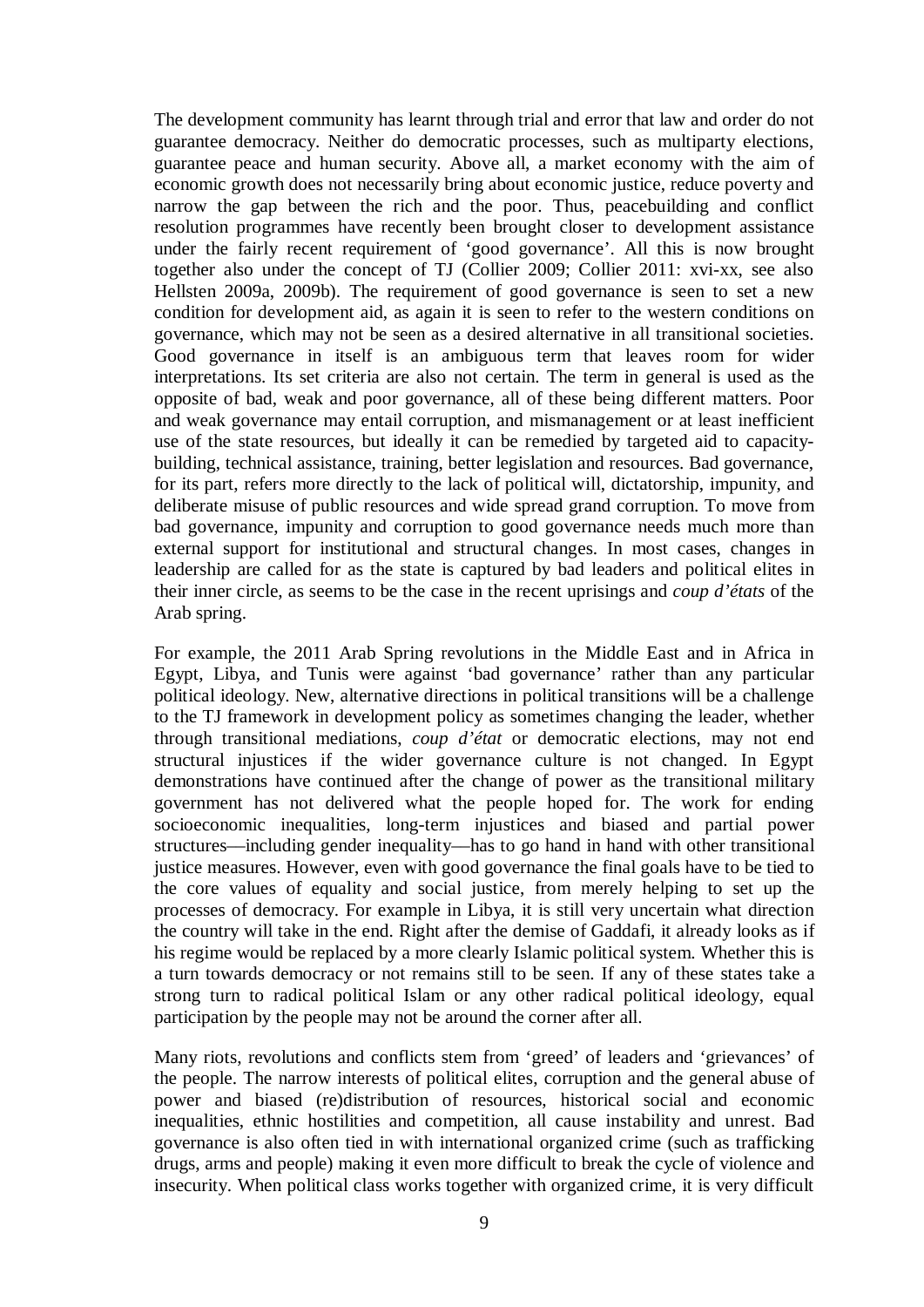to end the culture of impunity (Addison and Brück 2009;Murshed 2002). If the state is captured by the business interests of the political class and their international and national partners, enhancing democracy even in a 'post-conflict' situation may fail. The other result might be the appearance of a 'pseudo-democracy' where all the democratic institutions are in place, but the state is captured by the interests of the political and economic elites.

In order to reconstruct societies after conflict and to avoid future clashes, the socioeconomic conditions that cause poverty, exclusion and inequality have to be taken into account. Besides legal procedures that are used to end impunity at all levels, it is important to enhance also social and economic justice that relates to the fair and impartial distribution of resources and power. As noted earlier, experience shows that most protests start with people not being content with their economic conditions and having grievances about socioeconomic inequalities, unemployment and food prices (Addison and Brück 2009; Laplante 2008;Murshed 2002; Miller 2008; World Bank 2011).16

Here again TJ and human rights go hand in hand. The scope of both is expanding from negative, political and civil rights to positive economic, social and cultural rights. Indeed, as Laplante and Miller argue: if the socio-politico-economic origins of the conflicts are not examined and recognized, building a more just and stable society is not likely to succeed. If the TJ mechanisms that deal with past injustice (such as truth commissions and tribunals) do not properly take into account the actual role of the political elites in looting resources as well as maintaining unequal and partial distribution of the public resources, particularly land, the transition will only be taken forward half-way.17Without serious requirement for improvements in governance, impunity will continue or take new forms and adding volumes of aid will not have the desired changes. If the countries supporting political transition do not take a consistent stand on governance issues and impunity, underlying conflicts will not be solved. Mozambique is a good example of a country that, after long-lasting conflict, has succeeded to maintain a relatively substantive economic growth. However, poverty reduction in the country has stalled and social inequalities continue to grow while the human rights situation in general remains a concern. It is evident that its macroeconomic indicators do not reflect the lives and experiences of ordinary citizens and a transition towards social justice is still wanting.18

The requirement of 'good governance' has to be a cross-cutting theme as TJ processes and mechanisms and their impact are interlinked; either enforcing or undermining each other. For instance, organizing multiparty elections may demonstrate that a society is on its way towards democratic processes. However, the elections themselves may cause further conflict and violence if not considered to be free and fair. Free and fair elections

<sup>16</sup> In the most recent 2011 uprisings and revolutions in northern Africa (Tunisia, Egypt, Libya, Algeria) and Middle East (Bahrain, Syria, Jordan, Yemen, Saudi Arabia, etc.) thousands of ordinary citizens organized (largely through social media) protests against unemployment, low living standards and high living costs, and the looting of public resources and corruption. These protests turned into upraisings that aimed to overthrow the ruling autocratic and kleptocratic regimes with more and less successful results (see also Collier 2011, 2009;Laplante 2008; Miller 2008: 268–9).

<sup>17</sup> Collier (2011);Hagg and Kabwanja(2007);Laplante(2008: 331–55); Miller (2008: 266–91).

<sup>18</sup> For details of the Mozambique current situation see for example UNDP (2011).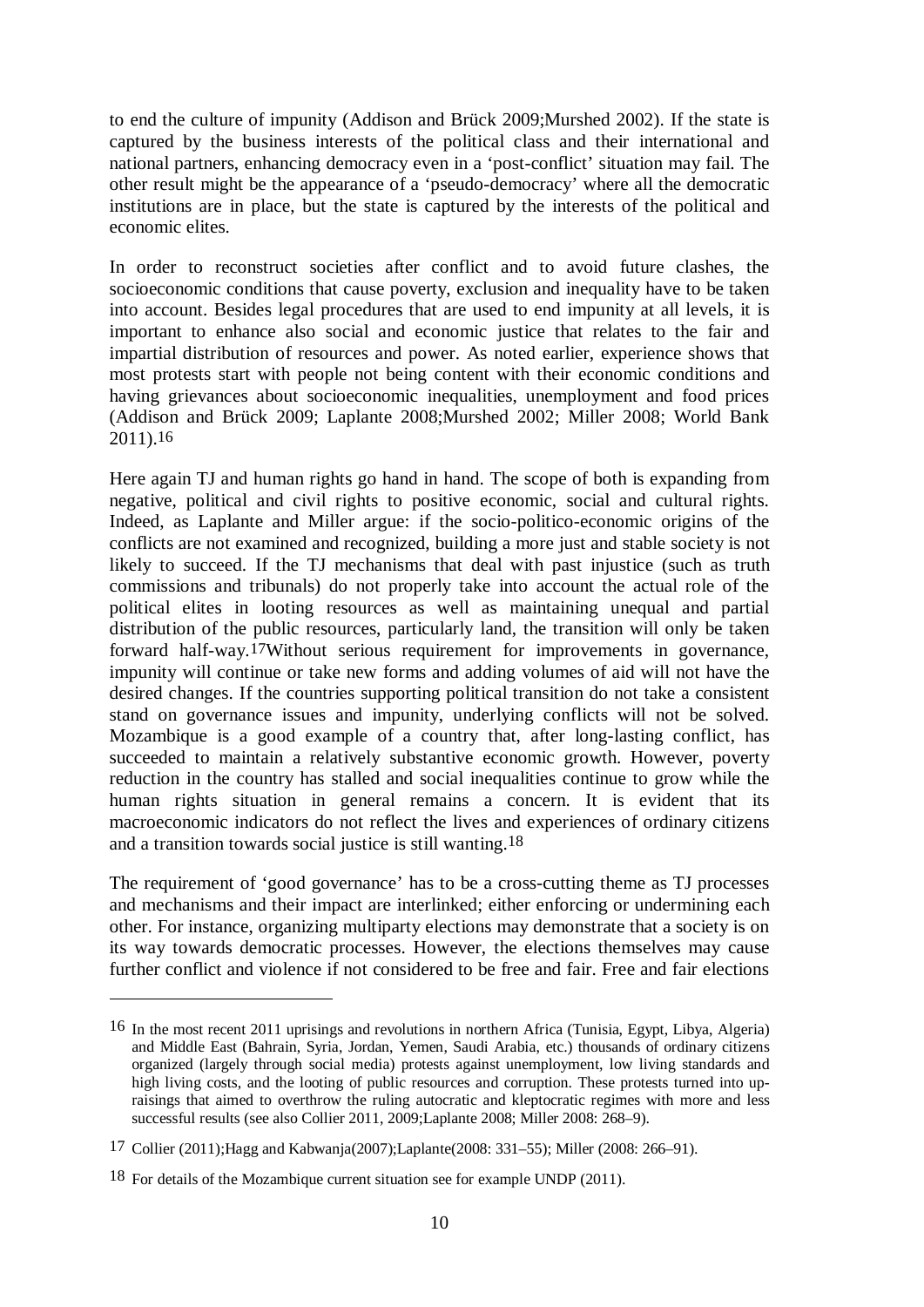are only possible if electoral bodies are independent enough to do their work impartially and professionally. Such commissions can be built only if there is a separation of powers, and in general, the state is clearly detached from the government and public service officers can work effectively and without corruption. Similarly,truth commissions may bring out past injustices and reveal the perpetrators of human rights violations. Justice, however, will only be achieved if tribunals and courts have the autonomy and capacity to deal credibly and impartially with emerging cases; for instance, if the security organs are prepared and capable to provide witness protection where needed; and if the state has set mechanisms to provide at least some type of reparation for the victims. Reparation is only possible if there are funds and services (psychological and medical support, (re)training and education, etc.) available and the related institutions can manage them properly and impartially.Without the emphasis on good governance, the danger is that, if one pillar or aspect fails, the results can be either new conflict from continuing underlying tensions or 'pseudo-democracy' which appears to follow democratic procedures, but fails to correct structural injustices and bad governance and thus allowing impunity to continue (see Collier 2009; Collier 2011: xvixx;Hellsten 2009a, 2009b.) Thus, as the studies (2008 and 2010) by Thoms, Ron, and Paris show, the overall impact of individual TJ mechanisms is still very difficult to evaluate.

## **5 Transitional justice in Africa: when does transition start and where does it end?**

It has also been argued that using just one or few of the mechanisms alone might have negative rather than positive impact. Thus, a specific combination of mechanisms–– such as trials and amnesties; or trials, amnesties and truth commissions––generate wider improvements in the rule of law and help to bring an end to the culture of impunity. For example, the TJ trials provide accountability, truth commissions show transparency, while amnesties can bring about stability. Constitutional reform is often needed to guarantee a more just future. This combination of mechanisms can together advance democracy and respect for human rights, better than relying strictly on one mechanism only. Often, however, there is tendency to evaluate the impact of one or the other mechanism at time. For example, evaluations tend to focus on what are the results of the use of a particular, externally funded mechanism, such as truth commission in South Africa or in Sierra Leone, trials in Rwanda and Liberia, etc. This evaluation does not give a comprehensive picture of the overall impact of TJ processes and mechanisms.19

We have earlier seen that while the concept of transitional justice does not openly draw from any one philosophical or ideological normative framework of justice, it is most at home within the liberal and social contract setting. Simultaneously, however, it appears––maybe even inadvertently––to use utilitarian calculations in relation to 'entrance' and 'exit strategies'. How many victims are allowed to die before the

<u>.</u>

<sup>19</sup> For studies on the topic, see Olsen, Payne, Reiter (2010: 980-1007) andThoms, Ron and Paris (2008).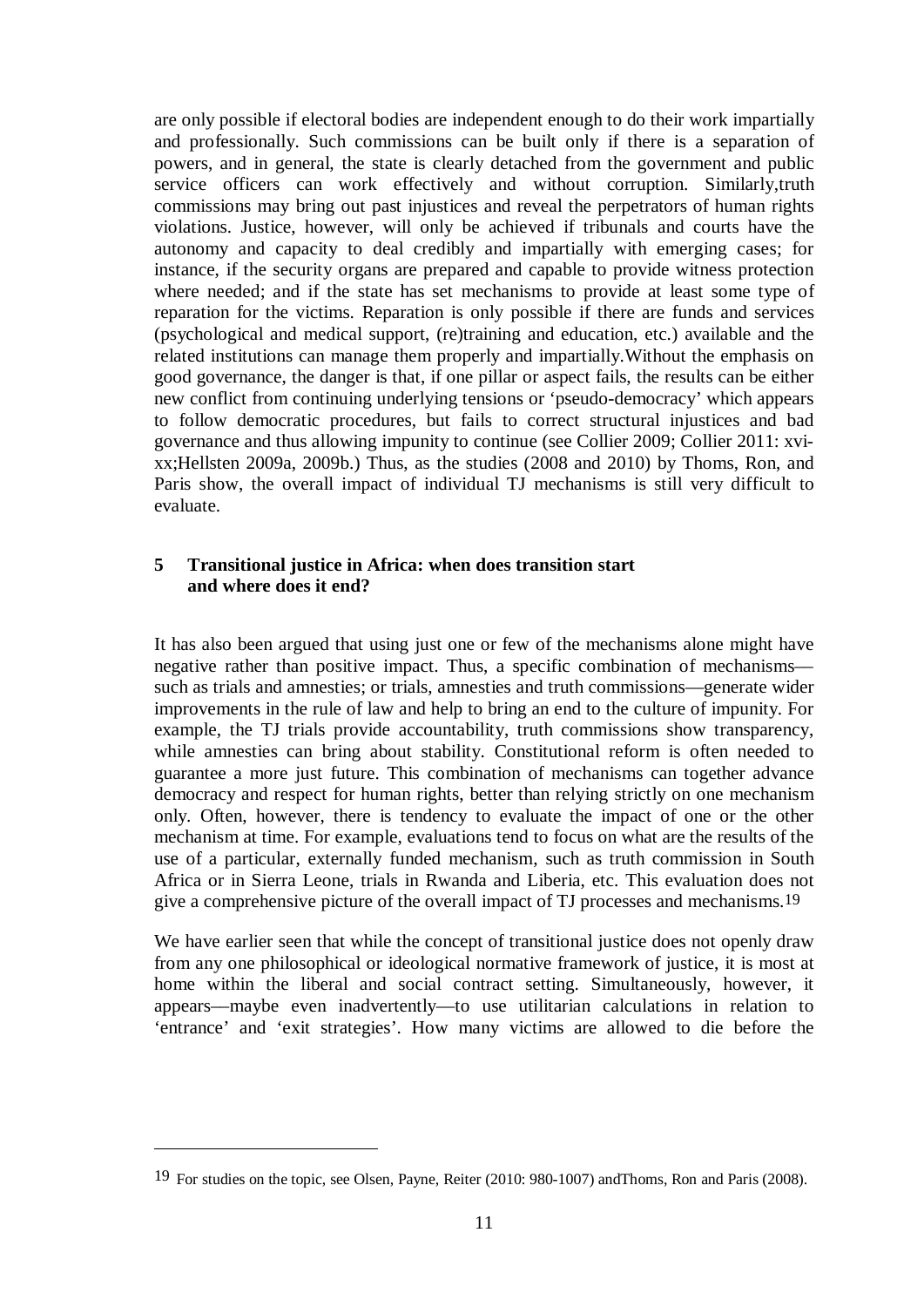international community should step in? When has transition reached far enough for the international community to step out?20

The inherent normativity of the concept of *transitional justice* has raised several objections internationally. First, transitional justice is criticized for legitimizing social engineering in development cooperation (see Duffield 2002, 2005; Hinton 2010: 1-10). Second, the transitional justice agenda is seen as a form of neocolonial imperialism that undermines state sovereignty by allowing, or even calling for, external interference (and particularly that of the ICC) by categorizing particular states as weak, fragile, failing or failed and thus unable to manage their own affairs (see Manga Fombad 2011: 1–13;*New African* 2008; Scanlon and Muddell 2009). Third, as transitional justice is based on western 'false' universalism going hand in hand with an individualistic approach to human rights, it is claimed not to leave enough space for cultural interpretations, national ownership of local or traditional mechanisms to deal with conflicts and punishment. Fourth, issues of justice are sometimes seen to conflict with other goals, such as peace and social harmony. Transitional justice systems are seen to prevent reconciliation and moving forward with their strict legalism and insistence on punishing 'perpetrators'. The critics of transitional justice note not only that it is difficult to pinpoint all who should be punished and how, but some new regimes would like to move their countries forward to a new political order without having to 'go after' their former colleagues.21 It is debated that sometimes agreeing to amnesty, the transition can happen faster and authoritarian leaders may be more willing to give up their power.The argument is that in order to maintain peace and harmony, it is better not to open 'old wounds', but try to move towards a more just society in the future. Supporters of transitional justice processes, for their part, claim that there can be no 'peace without justice'; if injustices are not corrected and perpetrators not taken to justice, the culture of impunity will continue and new violations will be likely.22

The debate between peace and justice is partly practical and partly political. Sometimes the new regimes of some transitional countries seem to be all too willing to let former leaders 'off the hook' when it comes to economic crimes and corruption. The networks of corruption are so deep and strong, that it is likely that some of the leaders who have promised to take the nation in a new direction would themselves be implicated in various old scandals. Neither do they want to leave that option open to those who will

<sup>20</sup> Thus, the mechanisms of transitional justice are not based on any one, traditionally recognized basic standard of justice (such as needs for socialism, individual rights for the different forms of liberalism, entitlements for some forms of neoliberalism/liberalism, human capabilities for the capability approach, or overall utility or maximum happiness as the different forms of utilitarianism). Instead, the term transitional is usually used to refer to functional or operational aspects of justice; as an active response to injustices––and its mechanisms draw little bit from the various above-mentioned theoretical frameworks to justice.

<sup>21</sup> See, for example,*New African*(2008) on various responses of the African leaders. See also Huyse and Salter (2008), and Manga Fombad (2011).

<sup>22</sup> On these arguments see, for example,Ghani and Lockhard(2008);Graybill and Lanegran(2004: 1–18); Manga Fombad(2011), and Mani (2005a, 2005b).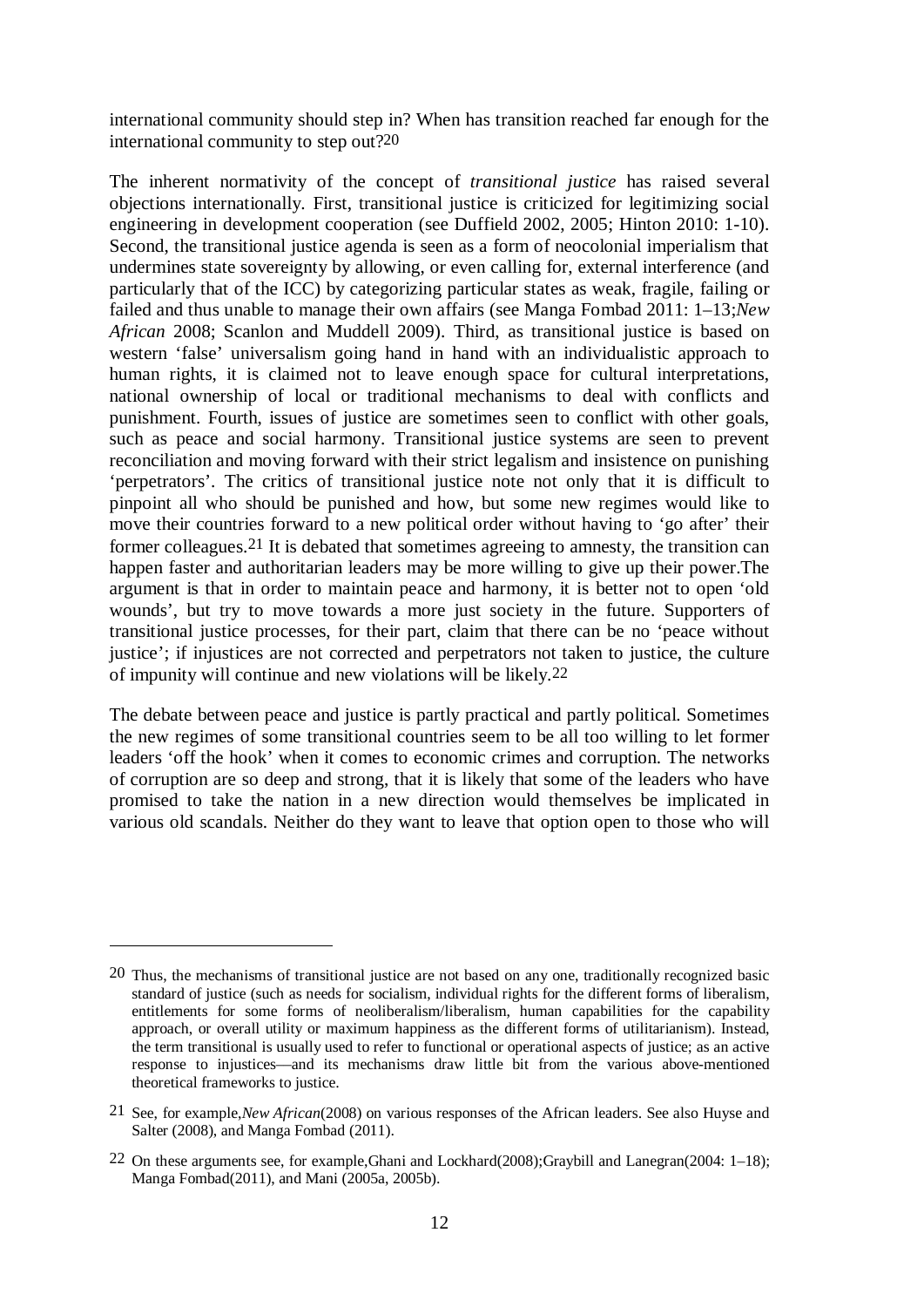follow them, as they might indeed want to enrich themselves while in power since they know how easily the tables can turn.23

This criticism has been particularly loud in the African context. The universalistic values and individualistic concept of human rights are seen to represent the western neocolonial political agenda of liberal market democracy and western profit maximization, rather than making African states equal partners in global markets and political forums. Particularly the ICC is seen as a mechanism that is used to remove those leaders from power who dare to stand up against western powers. Thus, the western push for transitional justice and good governance is not only seen as paternalistic and violating state sovereignty, but it is seen as proof of continuing imperialistic interests (Manga Fombad 2011: 1-13; Huyse and Salter 2008;*New African 2008*).24

Due to continuing cross-border as well as internal violent conflicts, Africa has indeed had its share of various international processes of transitional justice: the ICC proceedings, the ICC warrants (in Uganda, Sierra Leone, Democratic Republic of Congo, Kenya, Sudan, Libya) special tribunals (ICTR/Rwanda and Special Court for Sierra Leone), victims participation, truth commissions and other truth telling processes (Sierra Leone, Kenya, South Africa, Rwanda, Liberia, Morocco, Ghana, Central African Republic and Nigeria), disarmament, demobilization, and reintegration (DDR) (Angola, Burundi, Democratic Republic of Congo, Liberia, Mozambique and Uganda). African authoritarian regimes have seriously violated agreed human rights standards and been involved in continuous ethnic clashes, even genocide. Gender based violence and women's rights violations are also part of structural and traditional injustice in Africa (see, for example,Graybill and Lanegran 2004: 1–18; Manga Fombad 2011: 1– 13).International support for TJ tools in Africa, however, has not always been consistent.This is partly due to differing political and geo-political country contexts, levels of aid dependency, differing governance assessments of the target country and the

1

<sup>23</sup> In Kenya, just to give one example, after the 2002 'revolutionary elections' that moved authoritarian President Daniel arapMoi and brought in power the NARC's ethnically more inclusive Rainbow Coalition, one agreement with President Moi was that he would not be taken to court on injustices he might have been engaged in, but that he would continue to receive state benefits like any other former president in the country would. Similarly Zimbabwean President Mugabe and Libyan Gaddafi were offered amnesty and an easy way if they were to give up their power peacefully. Similar cases are many; for more details on Kenya, see Hellsten (2009b).

<sup>24</sup> While much of this criticism is coming from those who might have concerns that they will be affected by transitional justice mechanism, various African leaders and scholars also claim that the values on which many of the traditional transitional justice mechanisms are based on are incompatible with African social ethics. The former Nigerian Foreign Minister A. BolajiAkinyemi, for example, has criticized the ICC activities in Africa by noting that 'African civilization does not emphasize revenge. It emphasizes conciliation and forgiveness'. This has been amply demonstrated in post-colonial attitudes towards former colonizers and in the most dramatic case, in the attitude of Nelson Mandela towards his persecutors. Western civilization, on the other hand, with its roots in the "eye for an eye syndrome" emphasizes vengeance in the name of justice. While few African societies have blood feuds going back centuries, European culture is noted for such blood feuds. Getting this distinction right is important as Africa and the rest of the world square-off over Darfur and whatever African conflicts may be in the pipeline' (*New Africa* 2008).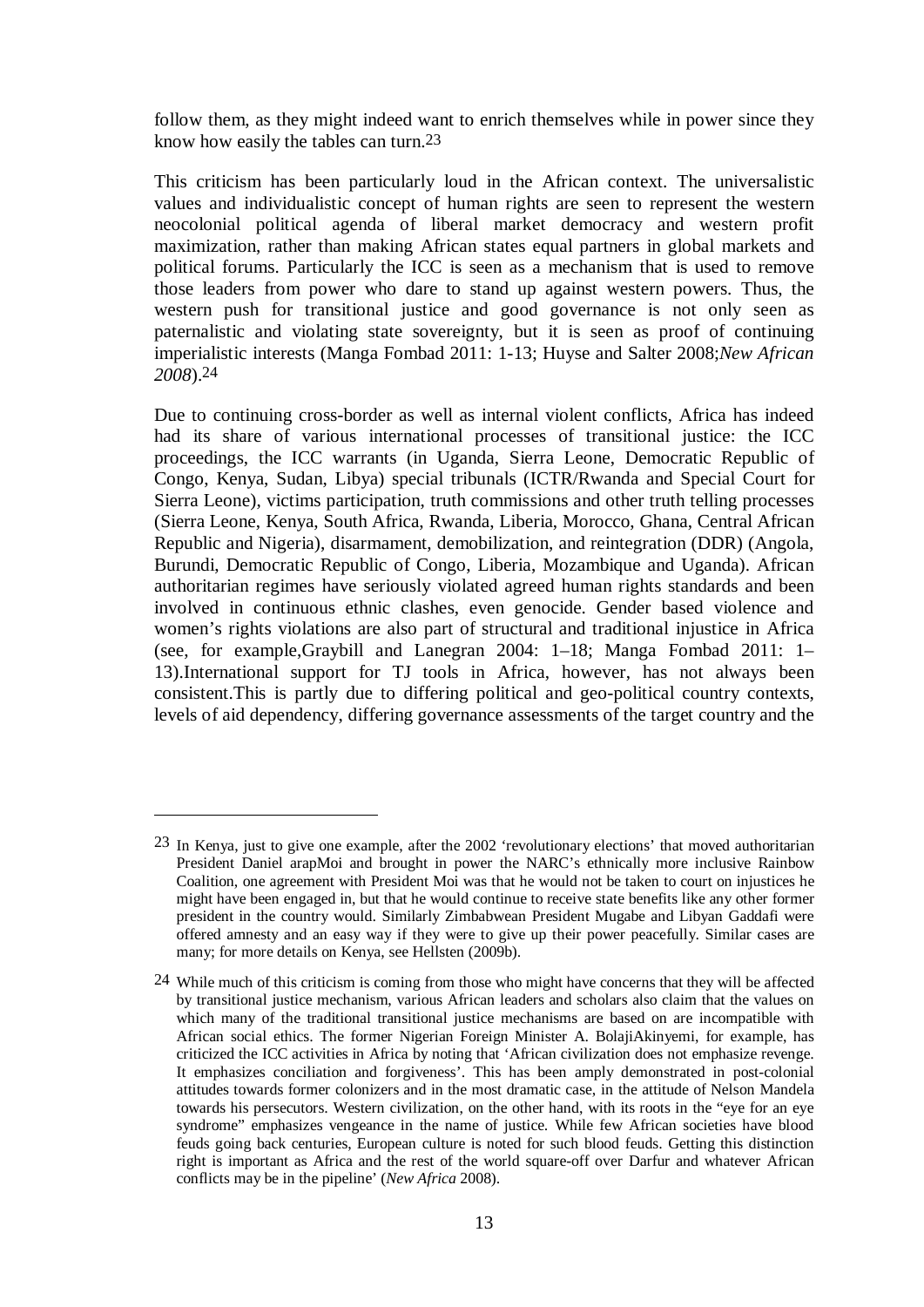various political, economic and security interests of the international donor community (natural resources, security/terrorism, immigration, etc.).25

Different countries have different histories related to the conflicts they are going through, and there is no one size fits all solution, but there still does not appear to be any clear globally normative approach to transitional justice support or comprehensive programming in post-conflict/transitional countries. In some countries external mechanisms are supported, while elsewhere the national institutions are strengthened. Yet elsewhere, there have been attempts to combine both approaches, but the timelines for transition remain blurred.

One of the most difficult task is to decide when a political transition starts and when it ends, if ever. We can illustrate this problem by looking at two rather different cases where external support and aid have been used for transitional justice purposes. Both Kenya and Mozambique have had their share of violence and conflict, though at very different levels. As there have been continuous ethnic tensions in Kenya, as well as terrorism and organized crime, we could say that the country has been in some type of political transition since gaining independence in 1963One significant transitional moment was in 1991 when Kenya amended is constitution and moved formally to multi-party politics. In 2002 the country moved again further towards democracy after the authoritarian rule of President Daniel arapMoi ended with the victory of the opposition coalition. The donor community supported various comprehensive reforms which aimed to speed up democratic development. One major reform supported by donor basket funding that could be seen as TJ support was governance, justice, law and order sector (GJLOS) reform as well as public service reform (PSR). However, the reforms under this programme were slow and while there was some institutional strengthening, the governance culture did not change. Economically Kenya has been relatively strong, but poverty has not gone down. Thus, the final set-back that launched the use of more traditional justice mechanisms (political mediation, reconciliation, formation of coalition government, truth commission, electoral system reform, and finally the ICC investigations) was the violence after the December 2007 elections. The externally 'forced' coalition government could not end the ethnic tensions. However, Kenya succeeded in passing a new, fairly progressive constitution in 2010, again with heavy external aid to the new interim electoral commission, civic education and constitution drafting. Corruption, however, still has not been reduced significantly and interests of the political elites rather than the common-good run the country's politics. Poverty levels remain high and so do ethnic tensions, creating fears that the 2012 elections will repeat the violence unless ethnic manipulation comes to an end and underlying socioeconomic inequalities are corrected.

A key question is what is the final goalpost for Kenya's democratic transition? After all, currently it has all the formal institutions and processes necessary for a democratic system. It no longer has an autocratic government *per se* but active multiparty politics.

<sup>25</sup> Ironically, while not appealing to different values as such, the USA was one of the few (13) countries that originally refused to sign the Roman Statute on the same justificatory basis as the African leaders now refuse to follow it. The Bush administration claimed that the concept failed both ideological and pragmatic tests. Ideologically, it was seen to lack political accountability, and its application was seen as uncertain. The ICC's pragmatic flaw is that it will always be a tool of the 'overdog', without which it cannot impose justice. But as a court of the victors, it will never be considered politically fully impartial.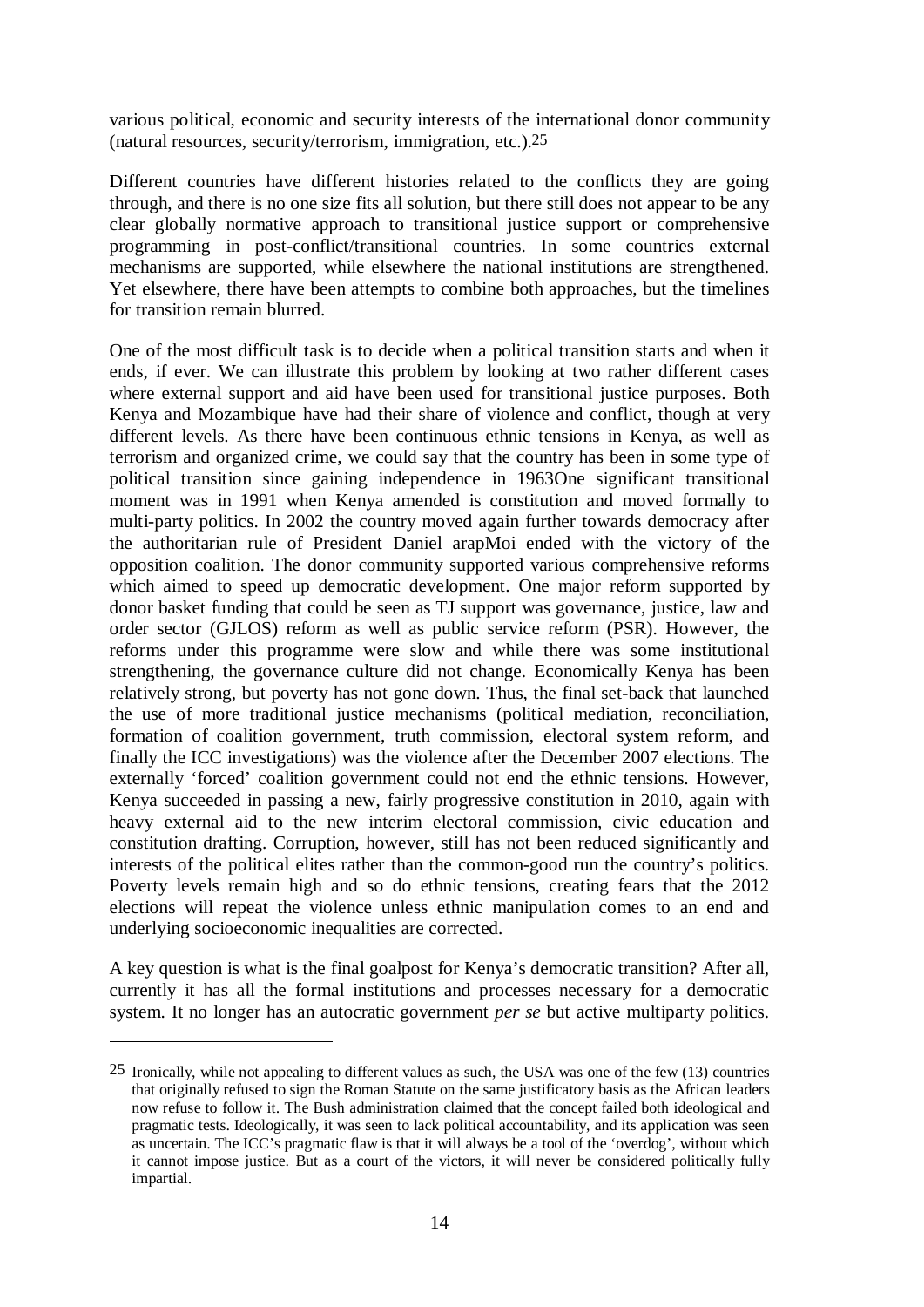It has a new constitution with better checks and balances, and new institutional structure and rules. However, impunity in its governance culture remains high and thus even the 'democratic reforms' still benefit mainly the few in power rather than the citizenry as a whole. State mechanisms are not strong enough to enhance impartiality, end ethnic competition over power and resources, to significantly narrow the gap between the rich and poor or alleviate absolute poverty. In other words, the changes in institutions and structures have not succeeded in guaranteeing changes in attitude and governance culture.

Mozambique, for its part, had a long liberation war against Portugal and soon after its independence (1975), suffered from a violent and an externally-supported civil war (1977–92). After the peace agreement and its first multiparty elections on 1994 and its rather simultaneous turn from socialism to market economy, Mozambique has often been considered as a post-conflict success story as it has maintained peace and a degree of political stability. However, the underlying tensions related to social and economic inequality have never been solved and Mozambique has remained as one of the poorest countries in Africa (despite all its natural resources, the use of which is gradually becoming under a more public debate).26 After the violence of the civil war, no formal TJ mechanisms (except the DDR) were set up or seriously pushed for by the international community. Neither the government nor the side of the former rebels offered any apologies or reparations to the victims, no trials were set to punish the violators of human rights from either side. No truth commission was set up; only the traditional reconciliation methods were used.27 The opposition has since had little chance to balance the political centralization of power and resources. The current constitution gives the president almost unlimited powers, and the relationship between the ruling political party (FRELIMO), state, government as well as considerable business enterprises is blurred. According to international governance indices such as the Transparency Corruption Perception Index, Mo Ibrahim Index and APRM 2009 Mozambique Country Report, corruption and governance problems are widely spread. Despite all these problems, Mozambique continues to receive general budget and sector budget support from a large number of western donors (so-called G19 group).28 Has justice been sacrificed in Mozambique for relative stability? Have the conflicts been merely brushed under the carpet? Is Mozambique really turning into a post-conflict society or is it still merely a post-war country? Mozambique may have changed from socialism to capitalism, but has it really made the transition from authoritarian governance to democracy and social justice? If so, what criteria have the international community and the development partners used? How do the BRIC feature in 'the bigger picture' as their aid or cooperation partners usually are not asking for democratic chance or realization of human rights.

The rhetorical question is whether there exists any society or country that is *not* in continuous transition.29 The financial crises in the western world, in the USA and the

1

<sup>26</sup> See, for example, UNDP (2011).

<sup>27</sup>See details in Hall and Young (1997) and Igreja and Dias-Lambranca (2008).

<sup>28</sup> Almost half of Mozambique's budget still comes from external sources.

<sup>29</sup> In history of political theory there has also been a determinist view on political transition that inevitably leads towards a certain type of political order. For Hegel the absolute or the world reason was leading towards free and rational political order that is represented by constitutional monarchy.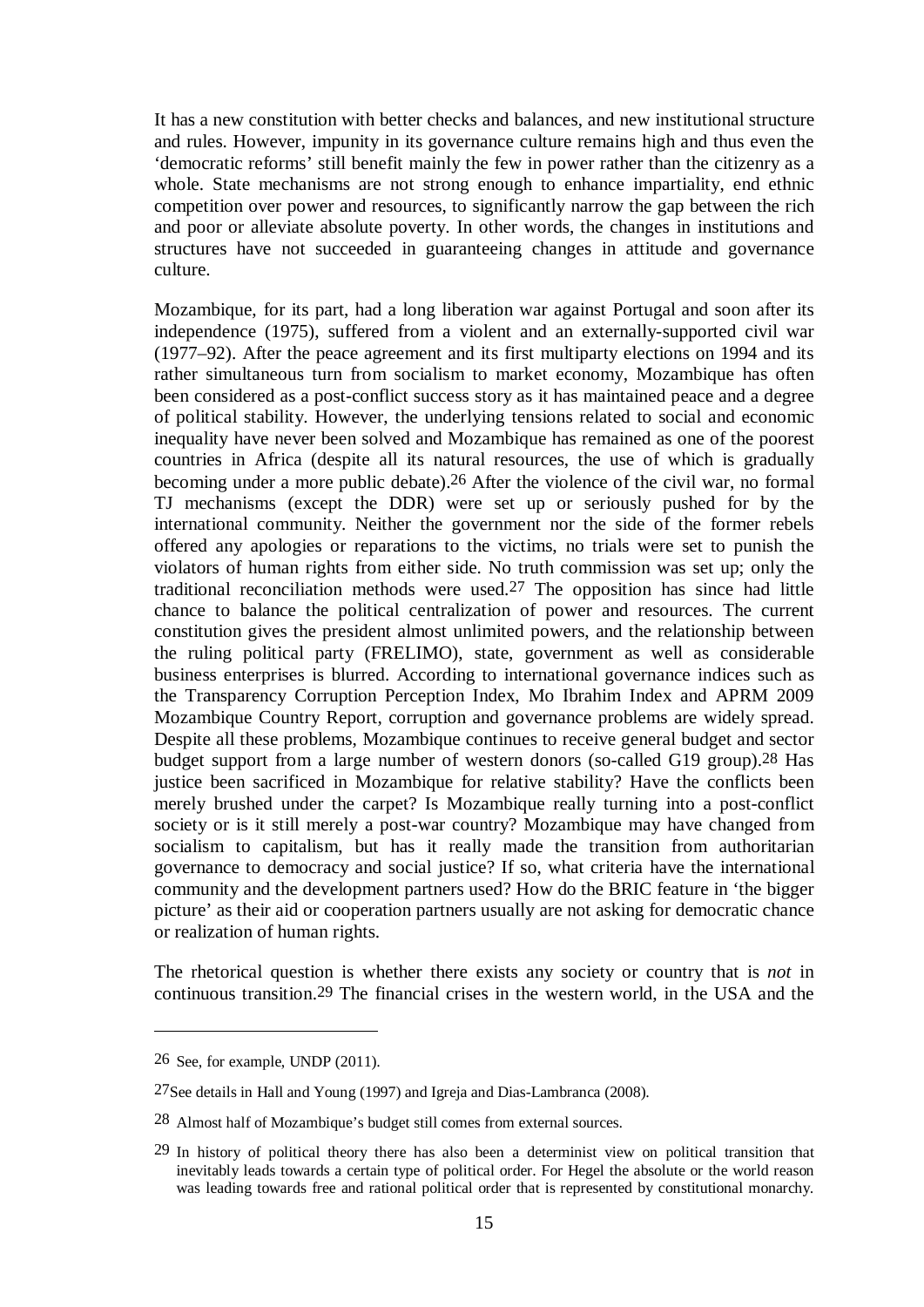Euro zone have recently brought out serious protests and demonstrations, and in general a conflict, between various countries, their citizens and international monetary policies and systems. We can say that also Europe and 'the wider western world' are going through another transitional period just now.

Good governance requirements follow the general thinking that corruption and economic crimes are also human rights issues. 'Goodness' of governance is a very wide qualitative requirement (and open to various interpretations). Thus, the quality of governance *per se* is difficult to measure objectively. Various attempts to create governance profiles or governance assessment criteria usually end up looking at legislative and institutional changes. As earlier shown, these alone do not necessarily indicate changes in governance culture, while they may indicate the direction of the commitments of the leadership.30 However, the impact of better/good governance can be quantitatively measured with statistics on inequality, absolute poverty, maternal health and education. The challenge, then again, is to find ways to combine assessments of different types of desired change to the overall evaluation of the transitional process and its impact in achieving (social, criminal and political) development as justice for all.31

## **6 Gender justice and transitional justice mechanisms**

 $\overline{a}$ 

Issues around gender justice and women's rights need special emphasis in TJ support. While much theoretical and empirical research has been done on the role of women in war and conflict situations, as well as in peacebuilding and post-conflict reconstruction, the TJ mechanisms that bring long-term gender justice while abolishing structural violence, bias and injustice still are not fully established. This is partly due to unbalanced starting points: women all over the world, in every society, are still struggling to break free and bring about holistic political transition that would leave behind authoritarian and gender violent patriarchal social order.

Even in countries where women's rights are widely recognized in law, women often still have to struggle twice as hard to achieve the same leadership positions, salary and recognition as men. Thus, the transitional struggle for full gender equality and women's freedom and rights is still going on globally––even in the most liberal and democratic societies. In conflict situations the gender bias becomes extreme and small gains on the way towards gender equality are lost as society is 're-patriarchalized' further. As

Marx turned Hegel's views upside down by replacing Hegel's idealism to materialist realism and argued that the determinist end-state of political freedom was the classless communist society. Both theories also then focus the preferred order to be 'the world order' (Hegel 1840; Marx 1848).

<sup>30</sup> See EU governance profile, available at: www.acp-programming.eu/wcm/en/programmingprocess/governance-profiles.html as well as the WB governance indicators, available at: info.worldbank.org/governance/wgi/index.asp.

<sup>31</sup> The donor support to TJ has not been consistent or coherent in its timing or wider content. Rwanda had to wait several years before transitional justice aid came in significant volumes, while in Guatemala, aid was readily available right after the end of the war. In Sierra Leone and Liberia, the transitional justice processes have been lauded as one of the most successful of the UN, but realizing nevertheless that the values of social justice and equality are still far off (see Samset, Peterson and Wang 2007).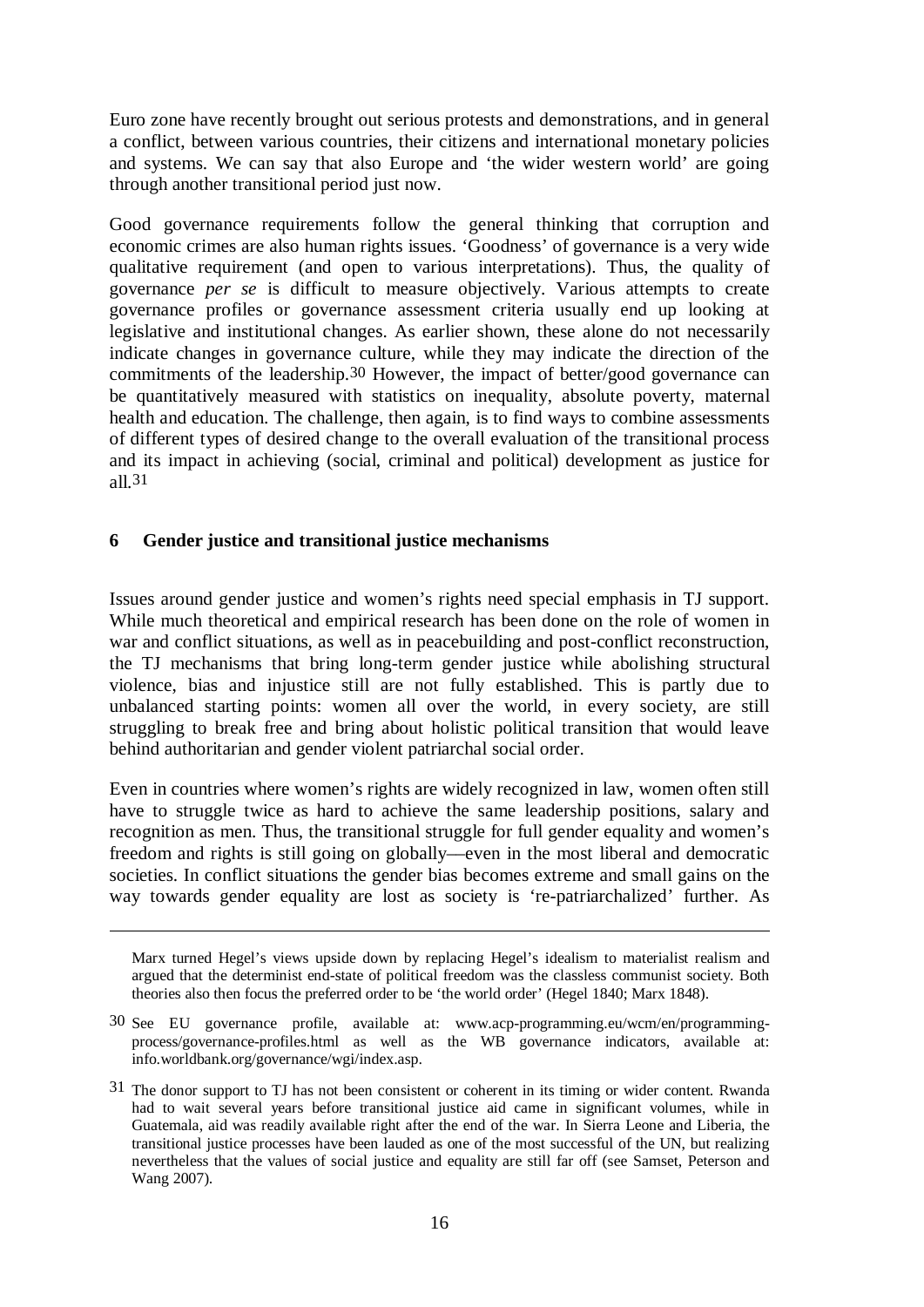Albanese (2001) shows, particularly nationalist and ethnic conflicts are related to supremacist ideology and supposedly 'normal' hierarchies in human nature. Nationalistic or ethnically based ideologies also lead to women's categorization––not only as 'the weaker sex'––but also as the biological producers of ethnic heritage and continuity of a nation or ethnic community.32

The same ideology places many women at risk of gender-based violence at the hands of the ethnic 'other'. Sexual assaults, particularly rape, come to be interpreted as a means of humiliating the 'other' (that is, enemy) and destroying the competing society's/ethnic community's cultural, traditional, ethnic and religious integrity. Women become victims of gender-based violence not only because they are women, but also because they are female members of an ethic group. According to Albanese (2001) this nexus of gender and ethnicity is typical to all nationalist ideology, as nationalist propaganda in general is based on ethnic supremacy and purity and it accentuates differences and promotes rivalry and violence. Militarization of society, on the one hand, promotes hierarchy and male virtues, and on the other, control and obedience. This is repeated in private relationships. Consequently, patriarchal themes are reinforced and men are expected to protect 'their women' in their role as mothers and parents of the nation/ethnic community. Women, for their part, are expected to obey the orders of their male 'guardians' who should be considered their superiors (Albanese 2001: 45–147).

In open conflict situations, this ideology 'justifies' gender based violence as an effective weapon. Historically women have not only been treated as spoils of war, or booty, but have also been (ab)used by men to humiliate their opponents—deeming their opponents impotent in their inability to protect their women (Albanese 2001: 147). It also disintegrates ethnic purity and communal unity. As chastity and ethnic purity are promoted, raped women remain even after war the victims of domestic violence, and are stigmatization by the community. Various cases are reported in Uganda, Sierra Leone, DRC, and former Yugoslavia, just to mention few places.

As was noted at the beginning of this section, even during periods of peace, law or other formal state institutions do not always protect women. Instead, they can sometimes be used to victimize and oppress women even further if they are based on an individualist approach to human rights. Bringing these mechanisms of transitional justice to different cultural settings can worsen the situation. Individualistic approaches assume women's moral autonomy and agency, but do not necessarily provide the necessary social networks and adequate reparation and compensation after the formal justice process has reached its course. For example, when truth commissions, domestic courts or international tribunals address sexually based violence, they can easily re-victimize women. If transitional justice aims towards ethnic integration and social harmony, the testimonies of women could be considered to destabilize the situation. Women who dare to take their violators to justice can at times then be seen as enemies of reconciliation and peace, further embarrassing men on all sides. In post-conflict societies domestic

<u>.</u>

<sup>32</sup> The domestic sphere, then, becomes the prime way of preserving cultural traditions that are perceived to be threatened in times of ethnic competition and conflict. Simultaneously the structures of either aggression or resistance are militarized in attempts to revive traditional, authoritarian, and patriarchal social forms and relations. This creates an 'archaized' social environment or culture, and leaves women at an increased risk of violence and subordination.Ethnic inheritance and continuity of the community may be promoted to such a degree that policies, laws and traditions are used to scrutinize and restrict women's rights such as, for example, the right to an abortion (Albanese 2001: 143–4).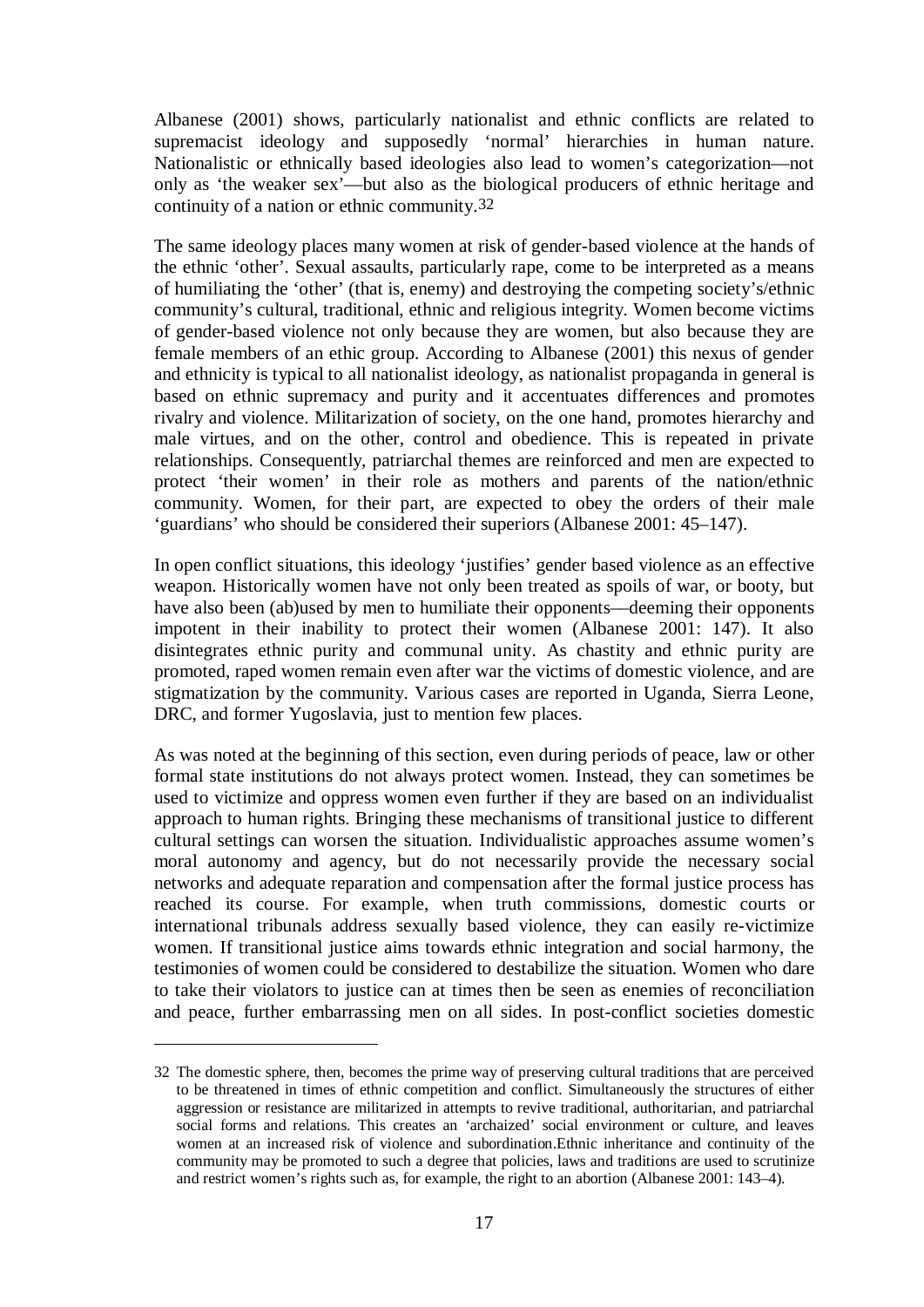violence may, in fact, increase after conflict, and women who were victims of gender and sexually based violence (GSBV) during conflict may be abandoned by their male relatives, or their whole communities.33 While new ways to deal with SGBV have been introduced, the focus on women and their suffering may sometimes separate gender injustices from wider human rights violations/crimes against humanity related to other structural injustices. For example, establishing special courts to deal with sexual violence––as has been done in the Democratic Republic of Congo––may bring more perpetrators of SGBV to be convicted. It is nevertheless an unsustainable answer as it easily turns SGBV into a 'woman's affair' to be dealt with through special 'gender mechanisms' and does not guarantee that women are taken any more seriously in front of the 'mainstream courts' once the transitional and interim external interference is over.34

If there is more focus on the fact that sexual violence also exists prior to, and after, conflicts, thisstructural injustice can be better acknowledged and corrected. Let's take just one example from Sierra Leone. According to truth and reconciliation commission's (TRC) report, gender based violence, including rape, had been widespread prior to the conflict, and it continued after the judicial system. This relates also to the lower respect for women's position in that society, which in part is connected to the violation of women's economic and social rights. In Sierra Leone, over 80 per cent of those forcibly displaced by war and conflict were women and children. In their displacement they continue to be vulnerable to risks of further violence, including rape, torture and sexual slavery because of cultural attitudes and deeply rooted gender inequality. Similar statistics can also be found in IDP camps across the African continent and elsewhere (Scanlon and Muddell 2009: 9-14).

New TJ processes are trying to be culturally more sensitive and not be seen to directly promote western individualism and universalism.However, this may create more challenges to gender equality. Under the umbrella of particularistic and culturally sensitive approaches to justice it is easy to allow the suppression of women's rights and gender injustice to continue.

The various international initiatives that can also be seen as part of transitional justice mechanisms, such as UNSecurity Council Resolution 1325,*Women, Peace and Security*,and UNSCR 1820, which condemns sexual violence in conflict, have had varyingly successful results. While there has been external support for the national action plans to take SCR1325 forward, the process tends to be parallel to other reforms that are taking place at the same time. It gives an 'ideal' that the nation should aim towards, but at the same time it may ignore this ideal when working on the constitution and other reforms. In Africa several countries have received assistance to develop their national action plans (NAP), but the implementation has not been effective. The way to change the situation is not to build a separate UNSCR 1325 action plan, but to integrate gender justice element in all on-going reforms. In Kenya the donor community attempted this by providing funding for a gender and governance programme (GGP), which holistically attempted to enhance women's political participation. However, even within the programme women had to negotiate their way against the patriarchal cultural

<sup>33</sup> See, for example,Scanlon and Muddell (2009: 9–28) and Eade (2004).

<sup>34</sup> See Greenberg and Zuckerman (2009: 101–33);Hellsten(2010), and Scanlon and Muddell(2009: 10).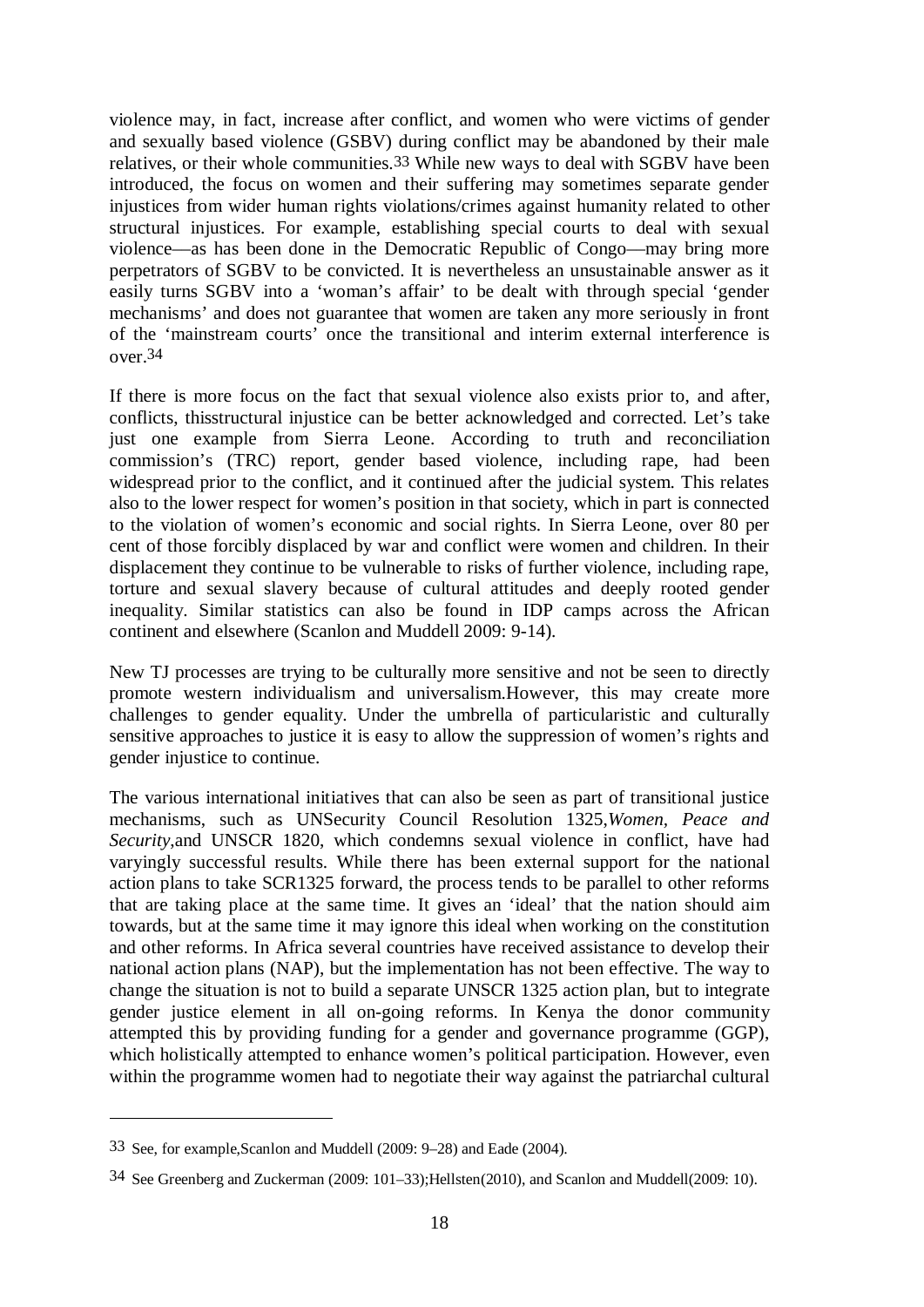structure of Kenyan society to make any small gains. For instance, during the drafting of the new constitution, Kenyan women, and the international community, had to give in on significant improvements in women's rights in order to make small gains. The right to abortion, for example, was abandoned for cultural and religious reasons, even though illegal and unprofessional termination of pregnancy kills thousands of women and girls every year.

Despite the fact that women have often been active in taking transitional efforts forward, they are still not accepted as equal partners at the negotiation table that decides on a the new political order and its key principles of justice and practical measures for its legitimacy. It is evident that while women may have been vital in 'winning the war', they still tend to 'lose the peace'. In the recent northern African and Middle East uprising, women protested alongside men, even in the Islamic countries where women have culturally often had less rights and freedom. However, once the struggle for *freedom* was settled, women were expected to return to their normal roles. Even during the struggles and street protests in Egypt and elsewhere, women were at the forefront. But in a country where they have faced rampant discrimination and received little legal protection against widespread violence and sexual abuse, the women largely kept quiet about their gender rights. While liberation transitions are for freedom and democracy, women have often been careful not to display any intention of wanting to advance their own rights––one group's rights over those of another. On behalf of the Egyptian women who were interviewed after the uprising,Hala Kamal, an assistant professor at Cairo University and a member of the Women in Memory Forum, said: 'We did not speak of our gender rights during these protests because it was not the right time. We spoke for the political and social rights of all Egyptians. If we were to campaign for our rights as women in parallel with the revolution's national goal, that would have been called political opportunism' (Atassi 2011). However, even if women were rallying under the national umbrella where the slogan was democracy, equality and freedom for all Egyptians, it now looks like they are left out and behind in democratic participation. Besides the one woman in the cabinet, no women were selected by the military council to be among the 10-member constitutional committee responsible for making constitutional revisions. New violations against women's rights are reported to have taken place and particularly by the new military leadership. This is just one reminder that efforts of political transition that calls for democracy, more equal participation, freedom and good governance, do not guarantee any change in women's rights and women's position. Small gains are usually made, but the structural gender injustice remains unless they are taken on the reconstruction agenda from the beginning. The aid to transitional justice should focus on this issue and not let the gender justice to become an agenda of secondary importance

The main problem is that women's rights continue to be 'yielding rights' that have to give way to the goals of peace and justice even when radical political changes take place. Gender equality remains the 'moving target' that will never be fully achieved. It is often argued that if women's rights are set to be a part of the reconciliation and reconstruction 'package', it may be impossible to achieve mutual agreements between the fighting parties due to their cultural, religious or other views that maintain the suppression of women in one way or another. Other interests will have priority over gender equality––such as 'religious or cultural rights'. In building post-conflict and/or post-transition justice, it is often argued that women's rights are better introduced step by step: there is a need to bring peace after violence and authoritarianism. As the Egyptian and Kenyan examples show, in order to keep all parties content, gender issues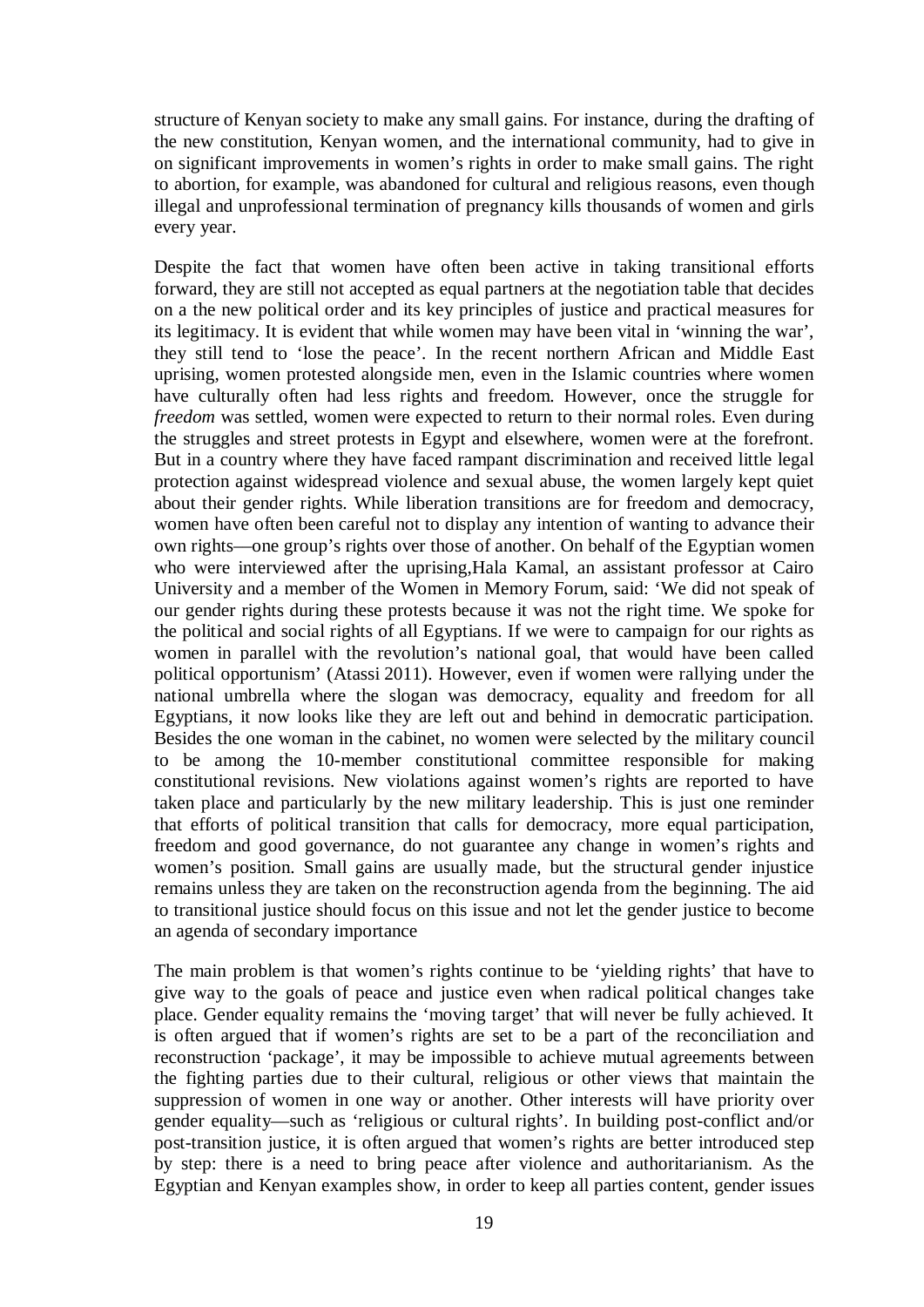will be set aside—or postponed till 'better time' and after other types of structural injustice have been dealt with (Hellsten 2009b: 90–3, 2010:37–57). However, women's rights should not be seen as 'yielding rights' that give way to all other categories and priorities of justice. Instead they should be in the forefront of building a more just democratic political culture. If this means leaving certain cultural traditions behind or changing ways of life, this should not matter as radical political transition is about change and progress––from suppression to freedom, from human rights violations to their protection and promotion, from structural injustice to equal, impartial and just society. If social justice is the goal of the political transition, it needs to be acknowledged that change in political systems will not be enough unless there is a willingness and real commitment to change the underlying structural injustices that will maintain gender injustices (Hellsten 2010: 37–57).

## **7 Conclusion**

 $\overline{a}$ 

Development aid and support to transitional justice both focus on the move from (what is considered) a worse state to a better one: from war to peace, conflict to harmony, authoritarianism to democracy, poverty to increased human well-being, insecurity to security and inequality to social justice.TJ is now widening scope to take into account the socio-economic roots of conflicts and the remedies of the victims.In doing this it is directly interlinked to long-term social, political and economic reforms, such as the reform of electoral systems, constitution, social and distributive institutions (education, health, employment) including the general financial management of public funds. In order to balance 'justice during the transition' and justice in 'post-transition, normalized' society, there is a need to make a clear account on what 'justice' measures are needed during the transition period and what measures are needed in continuing to build a stable and more impartial state that can deal with its own issues of political, economic and social justice in the future.

While it is too early to tell the effects of the various TJ mechanisms and the impact of the funding of these, there is a need for a more consistent approach. The development community has clearly linked security, governance and development together in its policy agenda.35This is a result of the lessons learnt: (i) conflicts and violence prevent development goals and maintain poverty and inequality; (ii) democracy alone does not bring security, if economic well-being and social equality is not increased; (iii) a market economy with structural adjustments together with democratic processes (such as multiparty elections) do not succeed in narrowing the gap between the rich and the poor, if the state is not politically committed to social justice, equal rights and impartiality and ready to end the culture of impunity. Changes in institutional structures or legal

<sup>35</sup> The EU new communiqués on development cooperation emphasizes that development; human rights, peace and security are indivisible and mutually reinforcing. In an increasingly globalized and interdependent world, peace and security are seen to hang to a great extent on the political will and ability of governments and institutions to pursue policies geared to the rule of law, the protection of human rights, democratic governance, eradicating poverty, promoting sustainable development and reducing the inequalities that lie at the root of the main challenges facing the world. As these are identified as integral to the process of sustainable development they are also major objectives of the EU development policy. The World Bank has also changed its emphasis from economic governance to wider good governance.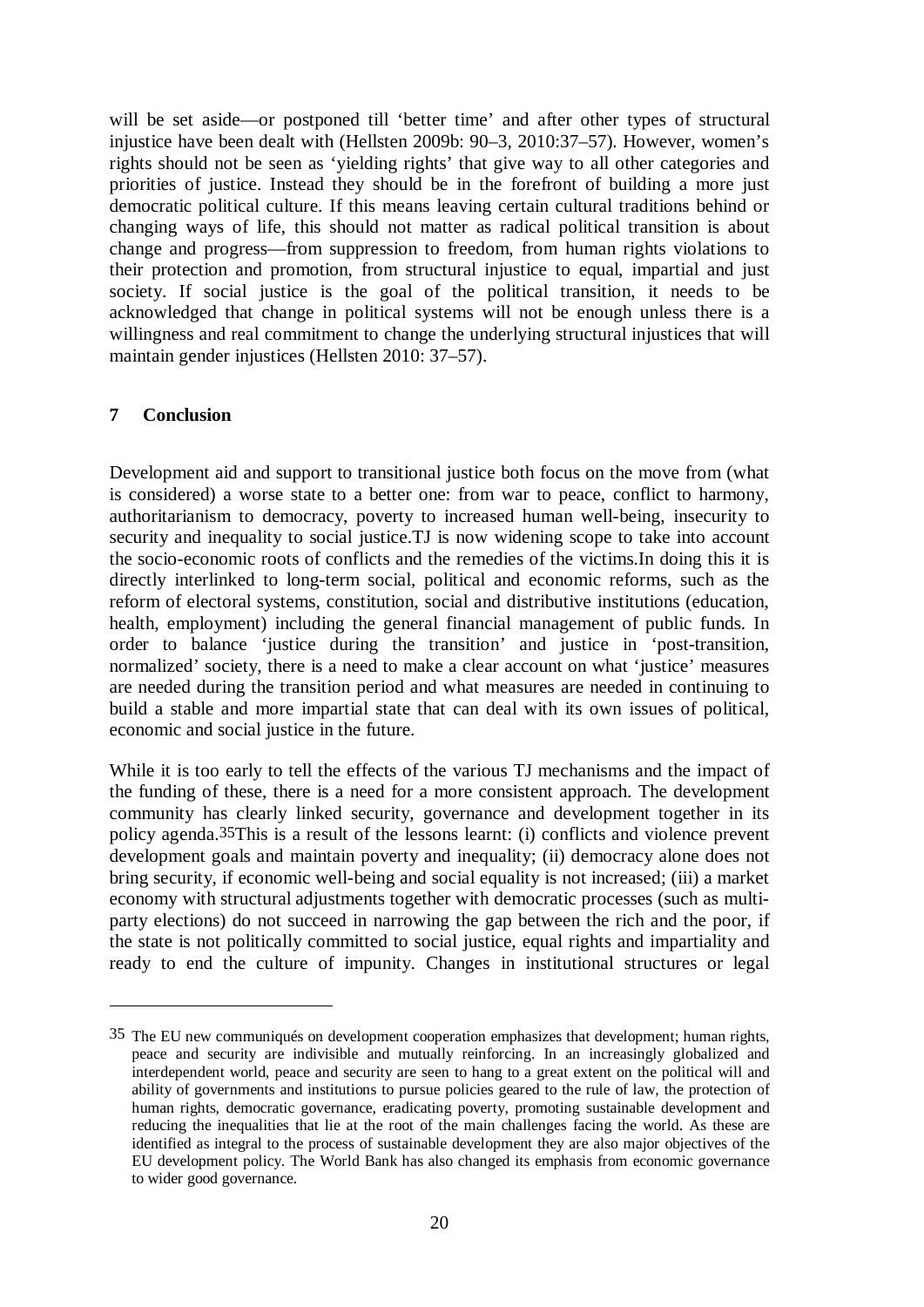frameworks alone do not bring about wider social justice, if there are no changes in leadership and governance cultures and wider attitudes towards structural injustices. The call for more qualitative criteria for development aid in the name of good governance is the first step forwards.

However, while the importance of these connections needs to be recognized, the overall TJ agenda becomes blurred. A concept of TJ that covers human rights violations and righting past wrongs may now have too broad scope. While development policy in general focuses on the security-governance-development nexus, TJ can have a special but short term role in dealing with the most serious human rights violations and in ending impunity. However, the wider socio-economic-cultural changes are not the task of TJ mechanisms.Other reforms are needed to take conflict ridden and transitional societies forwards to new directions.

Social, economic and cultural dimensions of the conflict, its causes and solutions need to be acknowledged. Social justice for the future must aim for impartial and fair distribution. Thus, it is important that social, economic and cultural 'rights' and 'wrongs' are discussed on the wider agenda of reconciliation and reconstruction of societies that have gone through radical political changes. Gender justice has to be fully integrated to all mechanisms and wider reforms. These, however, should be permanent elements of the new stable political order. They cannot be left in the hands of TJ mechanisms as these are meant to be temporary and in place only during the period of transition. If TJ tries to deal with many aspects of justice its processes can be prolonged indefinitely. As there is no clear definition of the timeframe of transition to start with, the danger is that TJ mechanisms become incorporated into the development plan of the country *ad infinitum*. As long as external mechanisms are used to deal with internal problems of impunity and governance, there is a chance that the institutional structure of the countries in question will not be strengthened enough to take over. Capacity-building that aims to produce long-term reforms needs also be part of any transitional justice mechanisms. Otherwise they remain detached and parallel processes to the national development. In some cases they may even hinder the national justice mechanisms.

## **References**

- Albanese, P. (2001). 'Nationalism, War, and Archaization of Gender Relations in the Balkans'.In M. B. Zinn, P. Hondagneu-Sotelo and M .A. Messner (eds),*Gender through the Prism of Difference*, 3rd edition. New York: Oxford University Press.
- Addison, T., and T. Brück (2009). 'The Multidimensional Challenge of Mass Violent Conflict'. In T. Addison and T. Brück, *Making Peace Work, The Challenges of Social and Economic Reconstruction*. New York: Palgrave Macmillan for UNU-WIDER.
- APRM Mozambique Country Report (2009). NEPAD. Available at:www.marp.org.mz/
- Atassi, B. (2011). 'The New Egypt: Leaving Women Behind'.*IPS/Al Jazeera.*Available at:www.aljazeera.com/indepth/features/2011/03/201138133425420552.html (accessed 17 March 2011).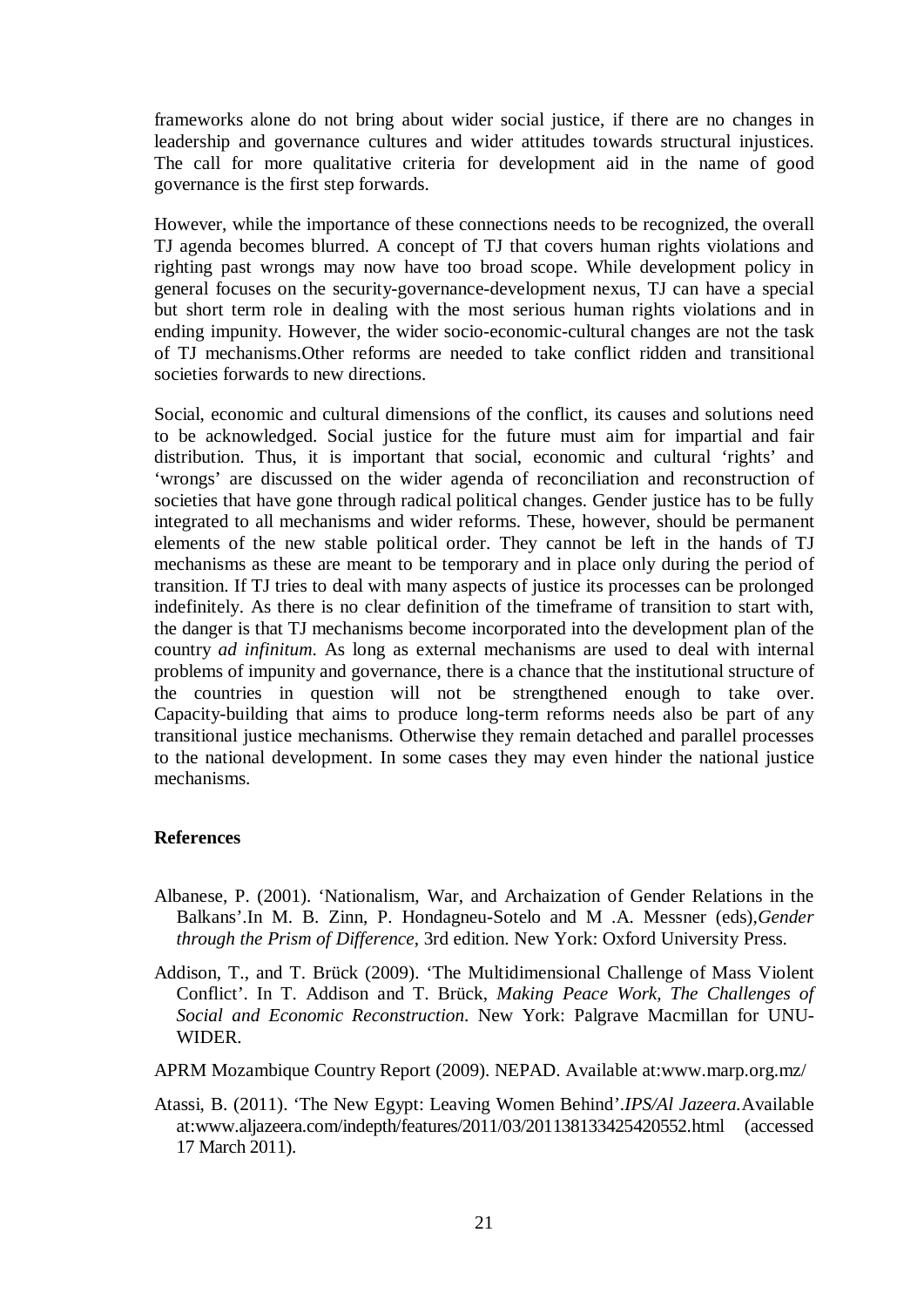- Andrieu, K. (2010). 'Transitional Justice: A New Discipline in Human Rights'. *Online Encyclopedia of Mass Violence*.Available at: www.massviolence.org/Transitional-Justice-a-New-Discipline-in-Human-Rights (accessed 15 April 2011).
- Collier, P. (2009). *Wars, Guns and Votes; Democracy in Dangerous Places*. New York: City: HarperCollins Publishers.
- Collier, P. (2011). *Conflict, Political Accountability and Aid*. New York and London: Routledge.
- Commission of the European Communities (2006) 'Governance in the European Consensus on Development.Towards a Harmonized Approach within the European Union'.Communication from the Commission to the Council, the European Parliament, the European Economic and Social Committee and the Committee of the Regions, document COM (2006) 421 final, 8 August.Available at: www.eurlex.europa.eu/LexUriServ/site/en/com/2006/com2006\_0421en01.pdf
- Council of the European Union (2006)*'*Governance in the European Consensus on Development.Towards a Harmonized Approach within the European Union'. Conclusions of the Council and the Representatives of the Government of the Member States Meeting within the Council, document 14024/06, 16 October. Luxembourg.
- Crocker, D. (1999).'Reckoning with Past Wrongs: A Normative Framework'. *Ethics and International Affairs*, 43(13): 43–64.
- Dancy, G. (2010).'Impact Assessment, not Evaluation: Defining a Limited Role of Positivism in the Study of Transitional Justice'.*International Journal of Transitional Justice*, 4(3): 355–76.
- De Greiff, P. (1996). 'Trial and Punishment, Pardon and Oblivion.On two inadequate policies for the Treatment of Former Human Rights Abusers'.*Philosophy and Social Criticism*, 22(3): 92–111.
- De Greiff, P., and R. Duthie (eds)(2009).*Transitional Justice and Development.Making Connections*'.New York: Social Science Research Council.
- Dower, N. (1999).'Development, Violence and Peace: A Conceptual Exploration'. *The European Journal of Development Research*, 11(2): 44–63.
- Duffield, M. (2002).'Social Reconstruction and the Radicalization of Development: Aid as a Relation of Global Liberal Governance'.*Development and Change*, 33(5): 1049– 71.
- Duffield, M. (2005) 'Social Reconstruction: The Reuniting of Aid and Politics'. *Developmen*t,48(3): 16–24.
- Duggan, C. (2010). 'Show Me Your Impact!Evaluating Transitional Justice in Contested Spaces'.Evaluation and Programme Planning. Available at:www.doi.10.10.1016/j.evalprogplan.2010.11.
- Eade, D. (2004). 'Part Two: Introduction: Peace and Reconstruction. Agency and Agencies'. In H. Afshar and D. Eade (eds), *Development, Women and War. Feminist Perspectives.*DIP Book. Oxford: Oxfam Information Press.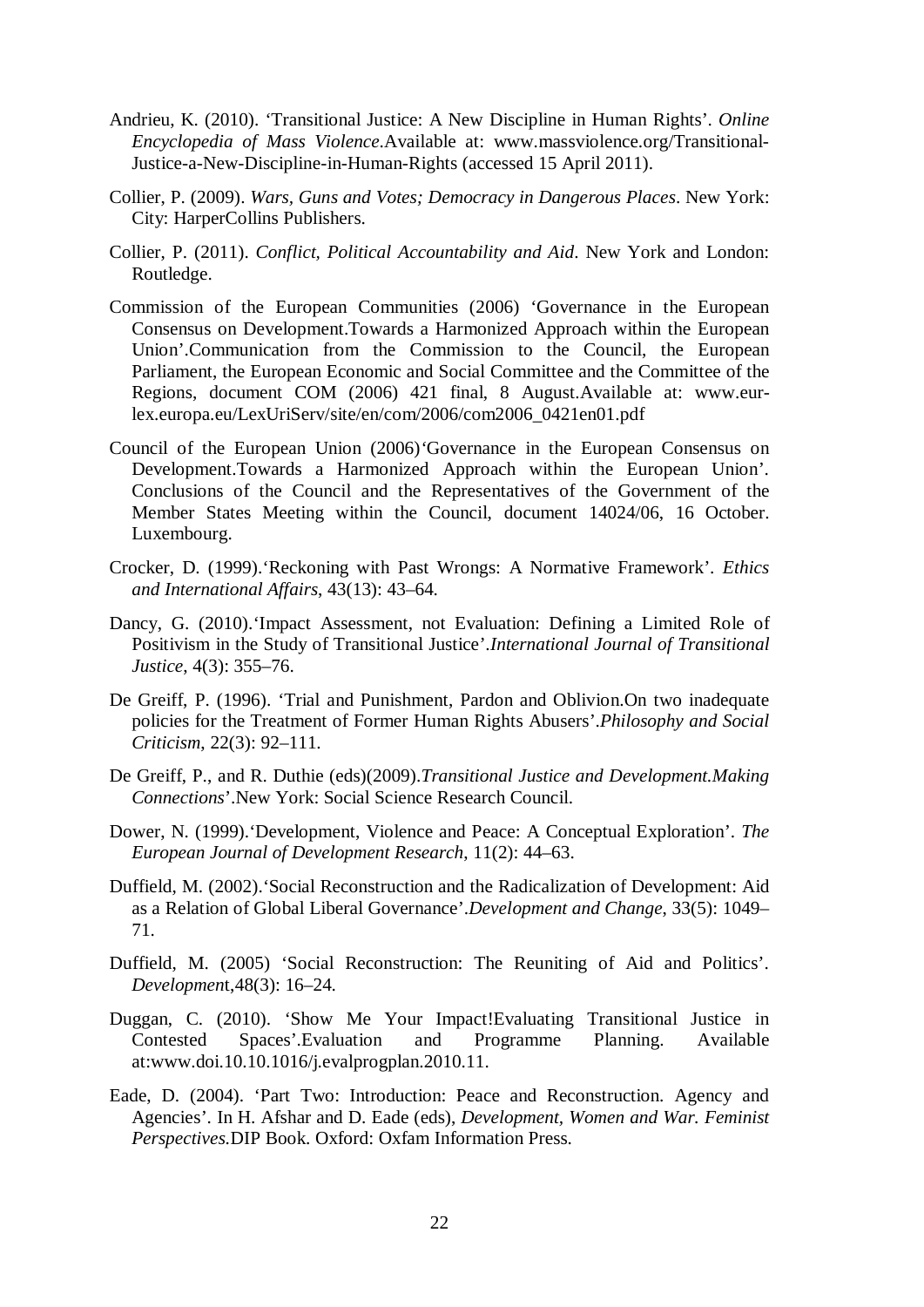- Elster, J.(2004).*Closing the Books: Transitional Justice in Historical Perspective*. New York: Cambridge University Press.
- Elworthy, S. (2004).'The Prevention and Resolution of Conflict using Non-violent Methods'.In S. Elworthy, F. Cerletti and A. Roddick, *Unarmed Heroes: The Courage to Go Beyond Violence*. East Sussex: Claireview Books.
- Gennip van, J. (2005).'Post-Conflict Reconstruction and Development'.*Development*,48(3): 57–62.
- Ghani, A., and C. Lockhard (2008) *Fixing Failed States. A Framework for Rebuilding a Fractured World.*Oxford: Oxford University Press
- Graybill, L., and K. Lanegran (2004).'Truth, Justice, and Reconciliation in Africa: Issues and Cases'. *African Studies Quarterly,* 8(1): 1–18.
- Greenberg, M., and E. Zuckerman (2009). 'The Gender Dimension of Post-Conflict Reconstruction: The Challenges in Development Aid'.In T. Addison and T. Brück (eds), *Making Peace Work, The Challenges of Social and Economic Reconstruction.*New York and London: Palgrave Macmillan for UNU-WIDER.
- Hagg, G., and P. Kabwanja (2007). 'Identity and Peace: Reconfiguring Conflict Resolution in Africa'.*African Journal on Conflict Resolution*, 7(2): 9–35.
- Hall, M., and T. Young (1997).*Confronting Leviathan.Mozambique since Independence*. Athens, OH: Ohio University Press.
- Hegel, G.W.F. (1975/orig. 1840).'Introduction'.*Lectures on the Philosophy of World History*.Cambridge Studies in the History and Theory of Politics.Cambridge: Cambridge University Press. Translated by H. B. Nisbet.
- Hellsten, S. (2009a) 'Ethics, Rhetoric, and Politics of Post-Conflict Reconstruction: How Can the Concept of Social Contract Help Us in Understanding How to Make Peace Work?'. In T. Addison and T. Brück (eds), *Making Peace Work, The Challenges of Social and Economic Reconstruction.* New York and London: Palgrave Macmillan for UNU-WIDER.
- Hellsten, S. (2009b). 'Afro-Libertarianism and the Social Contract Framework in Post-Colonial Africa: The Case of Post-2007 Elections Kenya'. *Thought and Practice,* 1: 127–46.
- Hellsten, S. (2010).'Empowering the Invisible: Women, Local Culture and Global Human Rights Protection'.*Thought and Practice*, 2(1): 37-57.
- Hinton, A. L. (ed.) (2010). *Transitional Justice.Global Mechanisms and Local Realities after Genocide and Mass Violence*.Piscataway. NJ: Rutgers University Press.
- Hobbes, T. (1996).*The Leviathan*, Revised Student Edition. Cambridge: Cambridge University Press
- Hughes, E., W. A. Schabas, and R. Thakur (eds)(2007).*Atrocities and International Accountability*.Tokyo: The United Nations University Press.
- Huntington, S.P. (1991). *The Third Wave.Democratization in the late twentieth century.*Norman, OK: University of Oklahoma Press.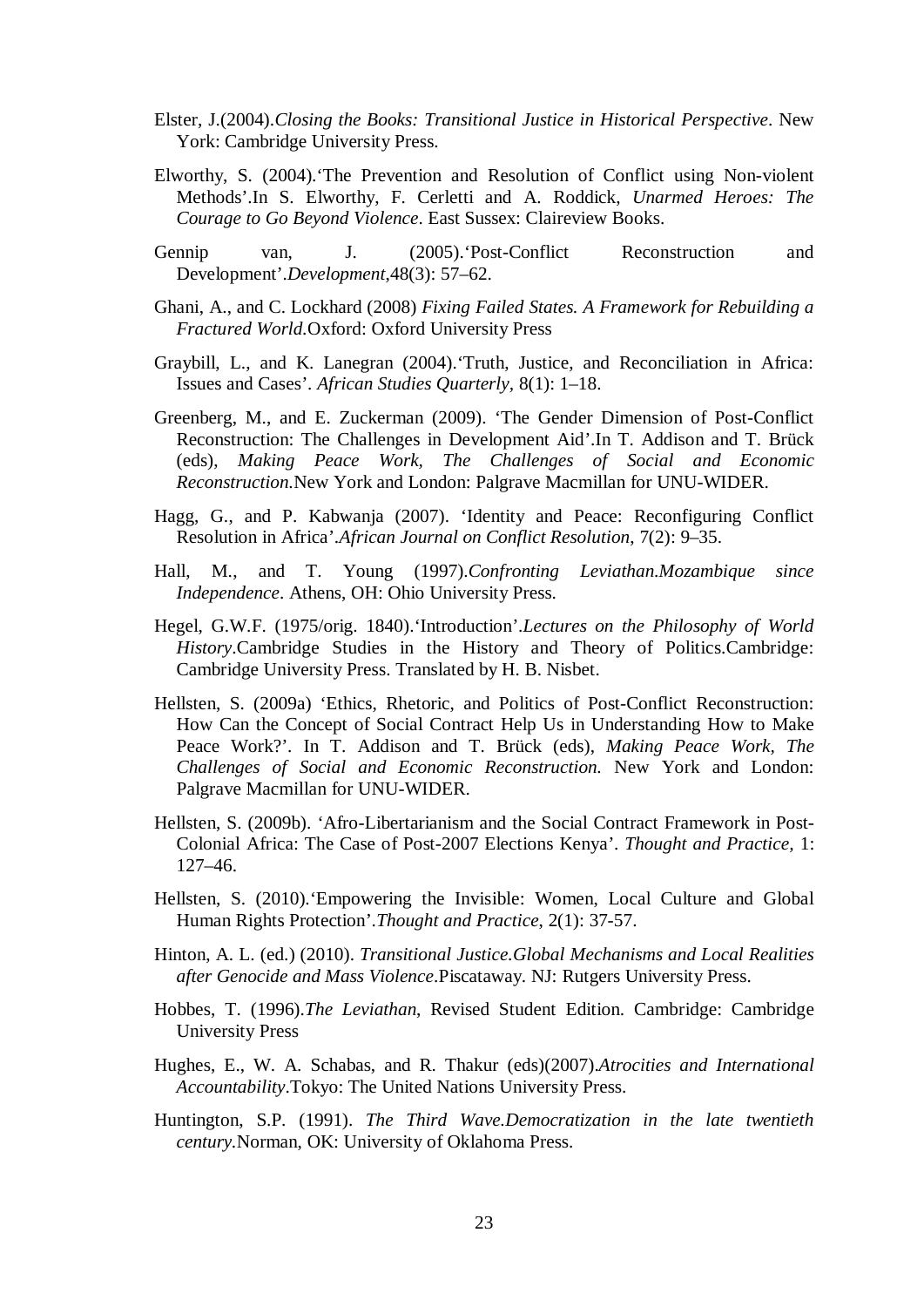- Huyse, L., and M. Salter(eds)(2008). *Traditional Justice and Reconciliation after Violent Conflict.Learning from African Experience.*Stockholm: International Institute for Democracy and Electoral Assistance.
- Igreja, V., and B. Dias-Lambrance (2008).'Restorative Justice and the Role ofMagamba Spirits in Post-Conflict War Gorangoza Central, Mozambique'.In *Traditional Justice and Reconciliation after Violent Conflict.Learning from African Experience.*Stockholm: International Institute for Democracy and Electoral Assistance.
- IRG (International Resource Group) (2004). 'Accountability and Transitional Justice'.*Discussion* Forum.Available at:www.irgltd.com/resources/discussion\_forum/ (accessed 16 June 2011).
- Kaminski, M., M. Nalepa, and B. O'Neill (2006).'Normative and Strategic Aspects of Transitional Justice'.*Journal of Conflict Resolution*, 50(3): 295–302.
- Koskenniemi, M. (2005).*From Apology to Utopia.The Structure of International Legal Argument*.Cambridge: Cambridge University Press.
- Laplante, L. (2008). 'Transitional Justice and Peace Building: Diagnosing and Addressing the Socioeconomic Roots of Violence through a Human Rights Framework'*The International Journal of Transitional Justice*, 2: 331–55.
- Manga Fombad, C. (2011).'Transitional Justice in Africa: The Experience with Truth Commissions'. *GlobaLex*.Available at: www.nyulawglobal.or/globalex/AfricaTruth Commissions.htm (accessed 15 April 2011).
- Mani, R. (2005a). 'Editorial. Dilemmas of Expanding Transitional Justice or Forging the Nexus Between Transitional Justice and Development'. *The International Journal of Transitional Justice*, 2: 253-–65.
- Mani, R. (2005b).'Balancing Peace with Justice in the Aftermath of Violent Conflict'.*Development*, 48(3): 25–34.
- Marx, K. (1848). *Manifesto of the Communist Party*.Available at: www.anu.edu.au/polsci/marx/classics/manifesto.html (accessed 16 June 2011).
- Miller, Z. (2008). 'Effects of Invisibility: In Search of the 'Economic' Transitional Justice'. *The International Journal of Transitional Justice*, 2: 266–91.
- Murshed, M.D. (2002). 'Conflict, Civil War and Underdevelopment: An Introduction'. *Journal of Peace Research*. 39(4): 387-93.
- *New African* (2008).'ICC and Africa: Selective Justice'. May.Available at: http://www.africasia.com/newafrican/na.php?ID=2223&back\_month=093**.**
- Pham, P., and P. Vinck (2007).'Empirical Research and the Development Assessment of Transitional Justice Mechanisms'.*International Journal of Transitional Justice* 1(2): 231–48.
- Rawls, J. (1971). *A Theory of Justice.* Cambridge, MA: Harvard University Press.
- Rawls, J. (1993). *Political Liberalism.* New York: Columbia University Press.
- Rawls, J. (1999). *The Law of Peoples.* Cambridge, MA: Harvard University Press.